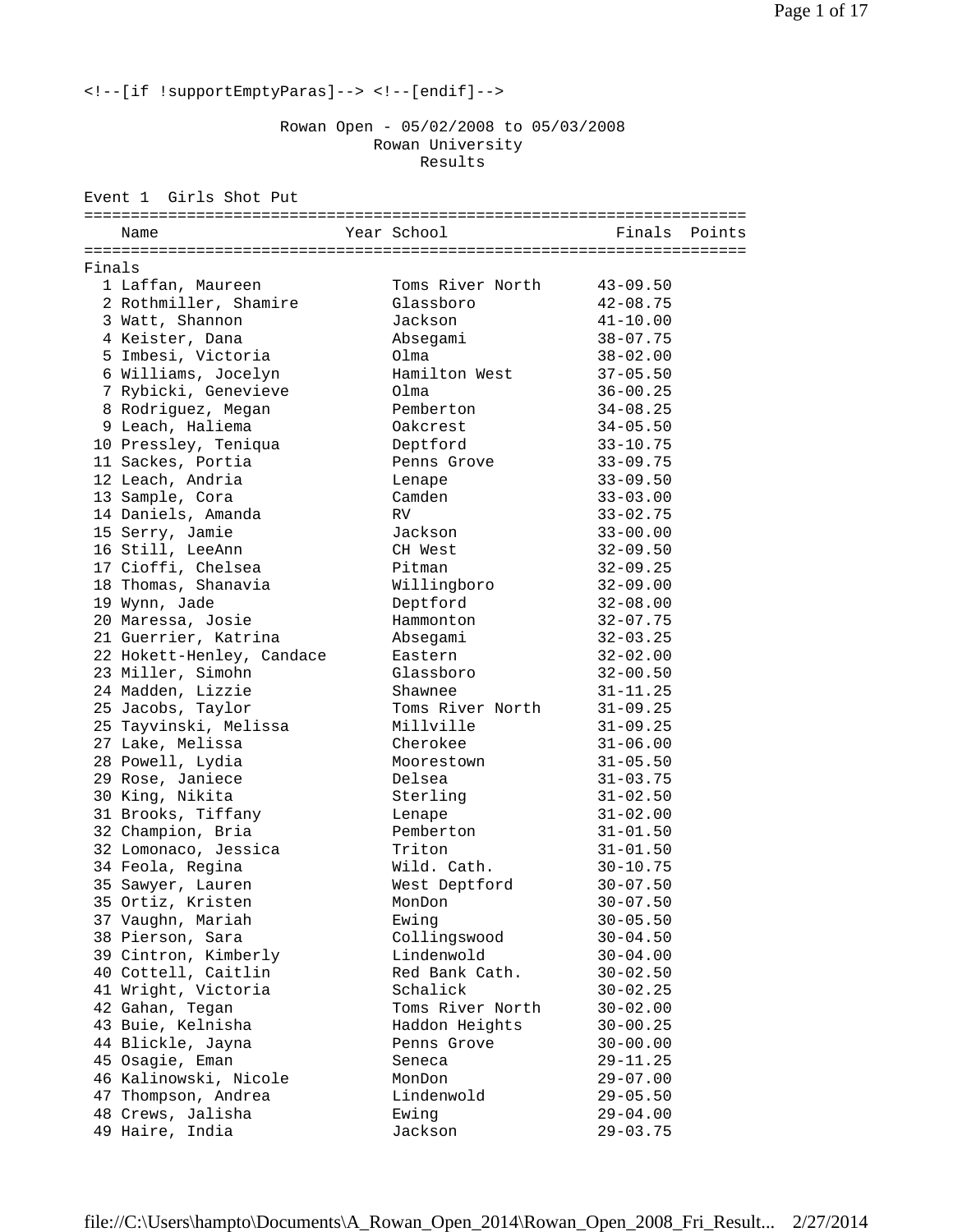| 50 Moore, Arielle         | Highland         | $29 - 02.00$ |
|---------------------------|------------------|--------------|
| 51 Bowen, Jeanette        | Clayton          | 29-01.25     |
| 52 Beachum, Ashley        | Millville        | 29-00.50     |
| 53 Ewing, Shannon         | Holy Cross       | $29 - 00.25$ |
| 54 Rochford, Casie        | Haddon Heights   | $28 - 11.00$ |
| 55 Banks, Shyeeda         | West Deptford    | $28 - 10.25$ |
| 56 Mituhell, Zakiyaavier  | Winslow          | $28 - 09.50$ |
| 57 Coppage, Shaqui        | Salem            | $28 - 08.75$ |
| 58 Johnson, Ryan          | Camden           | $28 - 06.00$ |
| 59 Woods, Tyknese         | Winslow          | $28 - 05.75$ |
| 60 Spieker, Emily         | Cherokee         | $28 - 05.50$ |
| 61 Kain, Keirstan         | Gloucester Cath. | $28 - 02.25$ |
| 62 Wands, Carrie          | Schalick         | $28 - 01.50$ |
| 63 Jones, Kandace         | Woodstown        | $28 - 01.00$ |
| 63 Hartman, Jessica       | Hammonton        | $28 - 01.00$ |
| 65 Lawler, Kamara         | Ocean City       | $27 - 09.50$ |
| 66 Gorman, Krystina       | Woodstown        | $27 - 08.25$ |
| 67 Brady, Kelly           | Ocean City       | $27 - 07.50$ |
| 68 Tormey, Chloe          | Bishop Ahr       | $27 - 03.00$ |
| 69 Jones, Jasmine         | Woodrow Wilson   | $27 - 01.00$ |
| 70 Nelson, Rachael        | Shawnee          | $27 - 00.00$ |
| 70 Acholonu, Jessica      | Timber Creek     | $27 - 00.00$ |
| -- Plew, Kelsey           | Timber Creek     | ND           |
| -- Merlino, Alexis        | Highland         | ND           |
| -- Giles, Antoinette      | Woodrow Wilson   | ND           |
| -- Scott, Nia             | <b>RV</b>        | ND.          |
| -- Downes, Megan          | Moorestown       | ND           |
| -- Munyon, Rachel         | Paul Vi          | ND.          |
| -- Brown, Maiah           | Hamilton West    | ND           |
| -- Woods, Courtney        | Moorestown       | ND           |
| -- Winchester, Stanchelle | Salem            | ND           |
| -- Nellom, Brittany       | Vineland         | ND           |
| -- Smith, Margaret        | Paul Vi          | ND           |
| -- Ridgeway, Kenesha      | Salem            | ND           |
| -- Steward, Tierra        | Camden           | ND           |
| -- Burke, Treasure        | Camcath          | ND           |
| -- Quinn-Jimerson, Amiya  | Bordentown       | ND           |
| -- Lafalce, Alexandra     | Gloucester Cath. | ND           |
| -- Chew, Taylour          | Clearview        | ND           |
| -- Vaughn, Kori           | Holy Cross       | ND           |
| -- Ream, Allyssa          | CH West          | ND           |
| -- Canpineta, Olivia      | Camcath          | ND           |

## Event 2 Girls Discus Throw

=======================================================================

| Name                | Year School      | Finals     | Points |
|---------------------|------------------|------------|--------|
|                     |                  |            |        |
| 1 Watt, Shannon     | Jackson          | $125 - 09$ |        |
| 2 Laffan, Maureen   | Toms River North | $112 - 09$ |        |
| 3 Cotton, Erika     | Cherokee         | $112 - 05$ |        |
| 4 Bolt, Brittany    | Delsea           | $110 - 01$ |        |
| 5 Cioffi, Chelsea   | Pitman           | $109 - 08$ |        |
| 6 Imbesi, Victoria  | Olma             | $106 - 07$ |        |
| 7 Pierson, Sara     | Collingswood     | $102 - 10$ |        |
| 8 Brown, Rosica     | Vineland         | $102 - 00$ |        |
| 9 Leach, Andria     | Lenape           | $101 - 00$ |        |
| 10 Ouiles, Yoselyn  | Willingboro      | $99 - 04$  |        |
| 11 Feola, Regina    | Wild. Cath.      | $98 - 10$  |        |
| 12 Miller, Simohn   | Glassboro        | $98 - 03$  |        |
| 13 Cottell, Caitlin | Red Bank Cath.   | $97 - 10$  |        |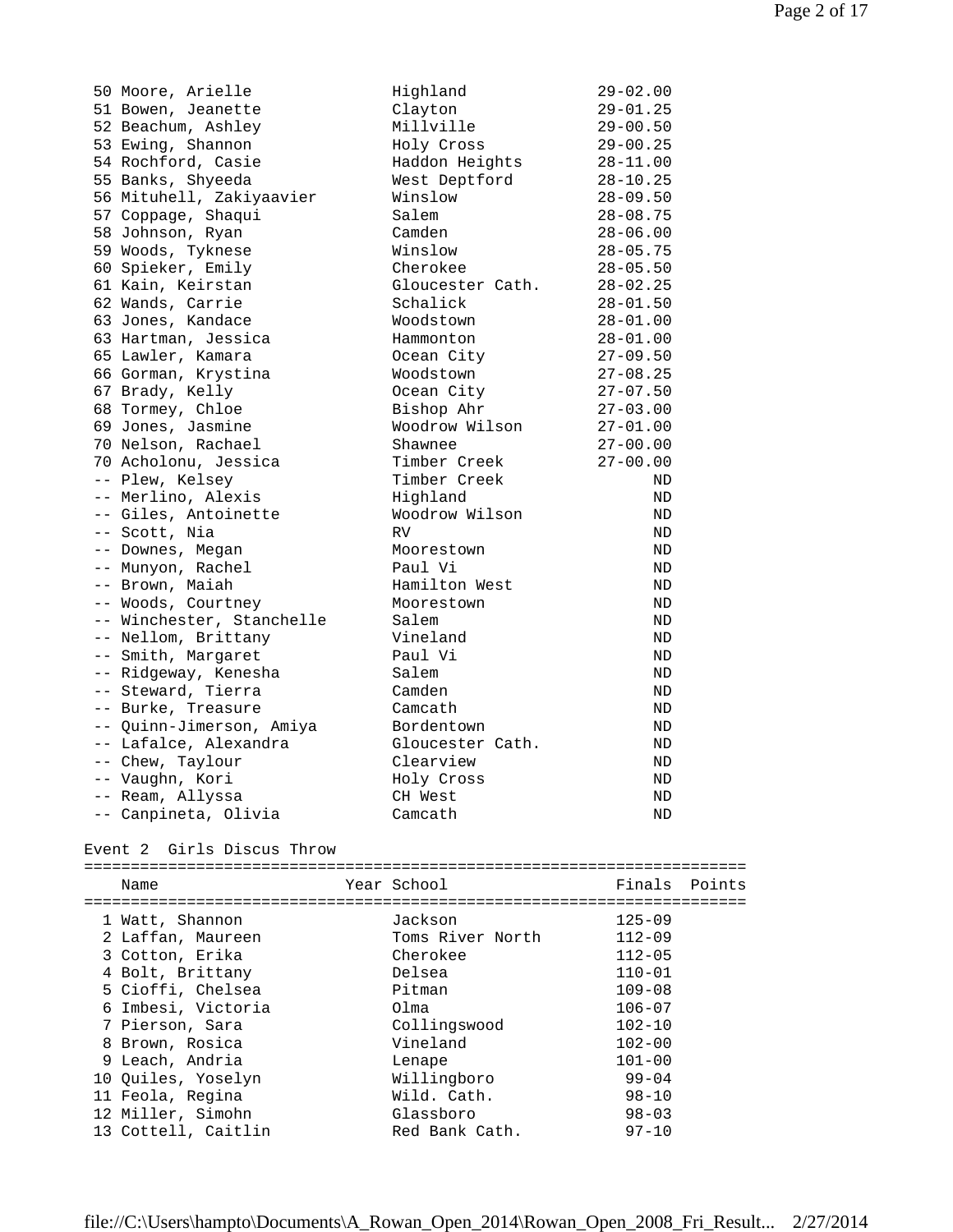14 Radich, Nicole 15 Guerrier, Katrina 16 Bennett, Krystina 17 King, Amanda 18 Williams, Jocelyn 19 Still, LeeAnn 19 Rothmiller, Shamire 21 Lomonaco, Jessica 22 Abiona, Wumi 23 Spieker, Emily 24 Merlino, Alexis 25 Hoffman, Haili 26 Lawler, Kamara 27 Johnson, Tempeste 28 Johnson, Ryan 29 Wynn, Jade 30 Landi, Amanda 31 Jones, Kandace 32 Jones, SeAira 33 Kalinowski, Nicole 34 Collins, Kayla 34 Leonetti, Stephanie 36 DeRosa, Lea 37 Mughal, Nadia 37 Napolitano, Molly 39 Vaughn, Kori 40 Carrero, Christina 41 Coleburn, Sheritta 42 Haire, India 43 Fischer, Sarah 44 Gahan, Tegan 45 Cintron, Kimberly 46 Hars, Kelly 46 Goode, Anna 46 Kain, Keirstan 49 Brown, Maiah 50 Tormey, Chloe 51 Maressa, Josie 52 Ortiz, Kristen 53 Chew, Taylour 54 Sullivan, Mackenzie 55 Wands, Carrie 56 Tench, Victoria 57 Ouinn-Jimerson, Amiya 58 Price, Jessie 59 Chelf, Courtney 60 Nelson, Rachael 61 Shay, Sam 62 Booth, Ariel 63 Idler, Elizabeth 64 Wallace, Britney -- Anderson, Tatiana -- Bartlebaugh, Aysenne -- Pistoia, Angela -- King, Nikita -- Keister, Dana -- barrett, jade -- Giles, Antoinette -- Burke, Treasure -- Taylor, Casey

| Olma             | $97 - 01$ |
|------------------|-----------|
| Absegami         | $96 - 08$ |
| Oakcrest         | $96 - 03$ |
| Haddonfield      | $95 - 09$ |
| Hamilton West    | $94 - 06$ |
| CH West          | $94 - 00$ |
| Glassboro        | $94 - 00$ |
| Triton           | $91 - 03$ |
| Williamstown     | $90 - 10$ |
| Cherokee         | $90 - 09$ |
| Highland         | $90 - 00$ |
| West Deptford    | $89 - 08$ |
| Ocean City       | $89 - 07$ |
| Burl Twp HS      | $88 - 07$ |
| Camden           | $87 - 10$ |
| Deptford         | $87 - 01$ |
| Ocean City       | $86 - 09$ |
| Woodstown        | $86 - 05$ |
|                  | $86 - 03$ |
| Burl Twp HS      |           |
| MonDon           | $85 - 08$ |
| Jackson          | $84 - 11$ |
| Timber Creek     | $84 - 11$ |
| Moorestown       | $84 - 09$ |
| Moorestown       | $84 - 06$ |
| Bordentown       | $84 - 06$ |
| Holy Cross       | $84 - 05$ |
| West Deptford    | $84 - 04$ |
| Haddon Heights   | $84 - 01$ |
| Jackson          | $84 - 00$ |
| Cinnaminson      | $83 - 08$ |
| Toms River North | $83 - 06$ |
| Lindenwold       | $83 - 01$ |
| Schalick         | $82 - 07$ |
| Clayton          | $82 - 07$ |
| Gloucester Cath. | $82 - 07$ |
| Hamilton West    | $82 - 05$ |
| Bishop Ahr       | $81 - 00$ |
| Hammonton        | $80 - 08$ |
| MonDon           | $80 - 06$ |
| Clearview        | $79 - 09$ |
| Shawnee          | $79 - 08$ |
| Schalick         | $79 - 04$ |
| Clearview        | $78 - 11$ |
| Bordentown       | $77 - 07$ |
| Audubon          | $77 - 00$ |
| Triton           | $76 - 06$ |
| Shawnee          | $76 - 04$ |
| Cherokee         | $75 - 03$ |
| Audubon          | $75 - 02$ |
| Moorestown       | $75 - 01$ |
| Eastern          | $75 - 00$ |
|                  |           |
| Toms River North | ΝD        |
| Deptford         | ΝD        |
| Sterling         | ΝD        |
| Sterling         | ΝD        |
| Absegami         | ΝD        |
| Willingboro      | ΝD        |
| Woodrow Wilson   | ΝD        |
| Camcath          | ΝD        |
| Millville        | ΝD        |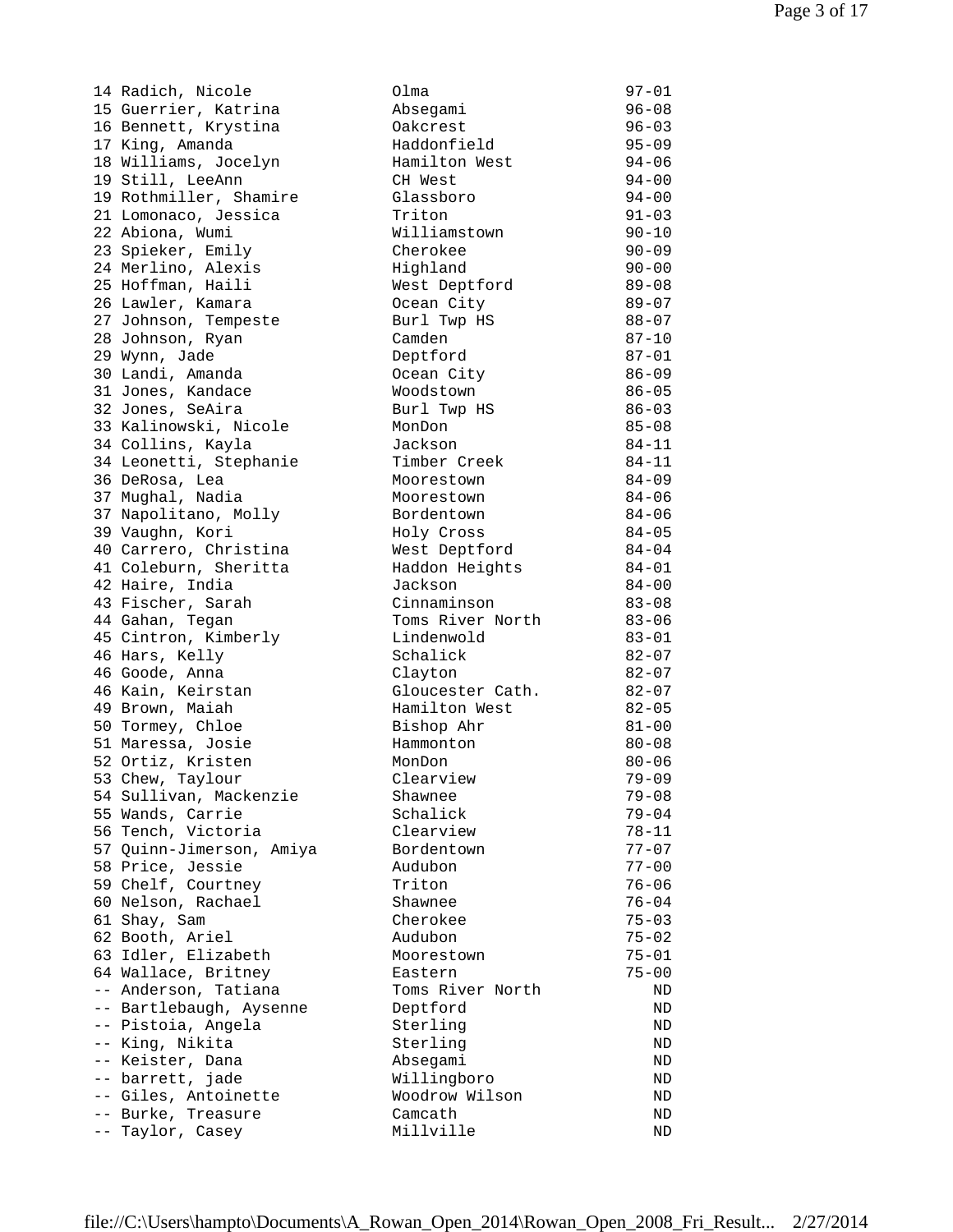| -- Mituhell, Zakiyaavier                | Winslow                | ND                           |
|-----------------------------------------|------------------------|------------------------------|
| -- Canpineta, Olivia                    | Camcath                | ND                           |
| -- Sample, Cora                         | Camden                 | ND                           |
| -- Steward, Tierra                      | Camden                 | ND                           |
| -- Rochford, Casie                      |                        |                              |
|                                         | Haddon Heights         | ND                           |
| -- Bezila, Kelsey                       | Paul Vi                | ND                           |
| -- Gazarra, Kristen                     | Hammonton              | ND                           |
| -- Kearney, Sheila                      | Haddonfield            | ND                           |
| -- Hagerty, Magan                       | Gloucester Cath.       | ND                           |
| -- Vaughn, Mariah                       | Ewing                  | ND                           |
| -- Ward, Grace                          | Oakcrest               | ND                           |
| -- Hulme, Meghan                        | Eastern                | ND                           |
| -- Thompson, Andrea                     | Lindenwold             | ND                           |
| -- Roeske, Elizabeth                    | Salem                  | ND                           |
| -- Woods, Tyknese                       | Winslow                | ND                           |
|                                         |                        |                              |
| -- Jones, Jasmine                       | Woodrow Wilson         | ND                           |
| -- Bonds, Shantel                       | Millville              | ND                           |
| -- Ewing, Shannon                       | Holy Cross             | ND                           |
| -- Munyon, Rachel                       | Paul Vi                | ND                           |
| -- Gorman, Krystina                     | Woodstown              | ND                           |
|                                         |                        |                              |
| Event 3 Girls Long Jump                 |                        |                              |
|                                         |                        |                              |
| Name                                    | Year School            | Finals<br>Points             |
|                                         |                        |                              |
| 1 Juniad, Serifat                       | Camcath                | $17 - 08.75$                 |
| 2 Johnson, Assante                      | Camden                 | $17 - 00.50$                 |
|                                         | Glassboro              | $16 - 07.25$                 |
| 3 Sartor, Della                         |                        |                              |
| 4 Pugh, Ashley                          | Oakcrest               | $16 - 03.00$                 |
| 5 Thomas, Shakeba                       | Glassboro              | $16 - 01.50$                 |
| 6 Niedermayer, Jenna                    | Cinnaminson            | $J16 - 01.50$                |
| 7 Gillon, Tylia                         | Jackson                | $16 - 00.00$                 |
| 7 Oriji, Chinwe                         | Hamilton West          | $16 - 00.00$                 |
| 9 Romanelli, Alex                       | Absegami               | $15 - 09.75$                 |
|                                         |                        | $15 - 09.25$                 |
|                                         |                        |                              |
| 10 Kernan, Kathleen                     | Sterling               |                              |
| 11 Jones, Jamie                         | Camden                 | $15 - 07.75$                 |
| 12 Rich, Krystle                        | Winslow                | $15 - 06.50$                 |
| 13 Padilla, Natasha                     | Millville              | $15 - 05.75$                 |
| 13 Thomas, Shanavia                     | Willingboro            | $15 - 05.75$                 |
| 15 Murillo, Kiana                       | Schalick               | $15 - 05.50$                 |
| 16 Lowe, Caitlin                        | Cherokee               | $15 - 05.00$                 |
| 16 Arnold, Melissa                      | Timber Creek           | $15 - 05.00$                 |
| 18 Lang, Katherine                      | Paul Vi                | $15 - 03.50$                 |
| 18 Waller, Jazmin                       | Winslow                | $15 - 03.50$                 |
|                                         |                        |                              |
| 20 King, Laura                          | Voorhees               | $15 - 02.50$                 |
| 20 Nolte, Amanda                        | CH West                | $15 - 02.50$                 |
| 22 Hutchinson, Kelly                    | Haddonfield            | $15 - 02.25$                 |
| 23 Lewis, Jasmine                       | Vineland               | $15 - 01.50$                 |
| 24 Muhammad, Khadijah                   | Oakcrest               | $15 - 01.00$                 |
| 24 Goode, Asja                          | Willingboro            | $15 - 01.00$                 |
| 26 Ambrogi, Kelley                      | Paul Vi                | $14 - 11.75$                 |
| 27 Fonville, Mariah                     | Vineland               | $14 - 11.50$                 |
| 28 Tacopino, Adriana                    | Red Bank Cath.         | $14 - 11.25$                 |
| 29 Jan-Philippe, Jean                   | Hamilton West          | $14 - 11.00$                 |
|                                         | Haddonfield            |                              |
| 29 Barber, Becky                        |                        | $14 - 11.00$                 |
| 31 Stratton, Nikki                      | Sterling               | $14 - 09.75$                 |
| 32 Pignatello, Dana                     | Shawnee                | $14 - 09.50$                 |
| 33 Thompson, Jasmine                    | Triton                 | $14 - 09.00$                 |
| 34 Dugue, Dorothy<br>35 Evancho, Kelsey | Williamstown<br>Lenape | $14 - 07.75$<br>$14 - 06.25$ |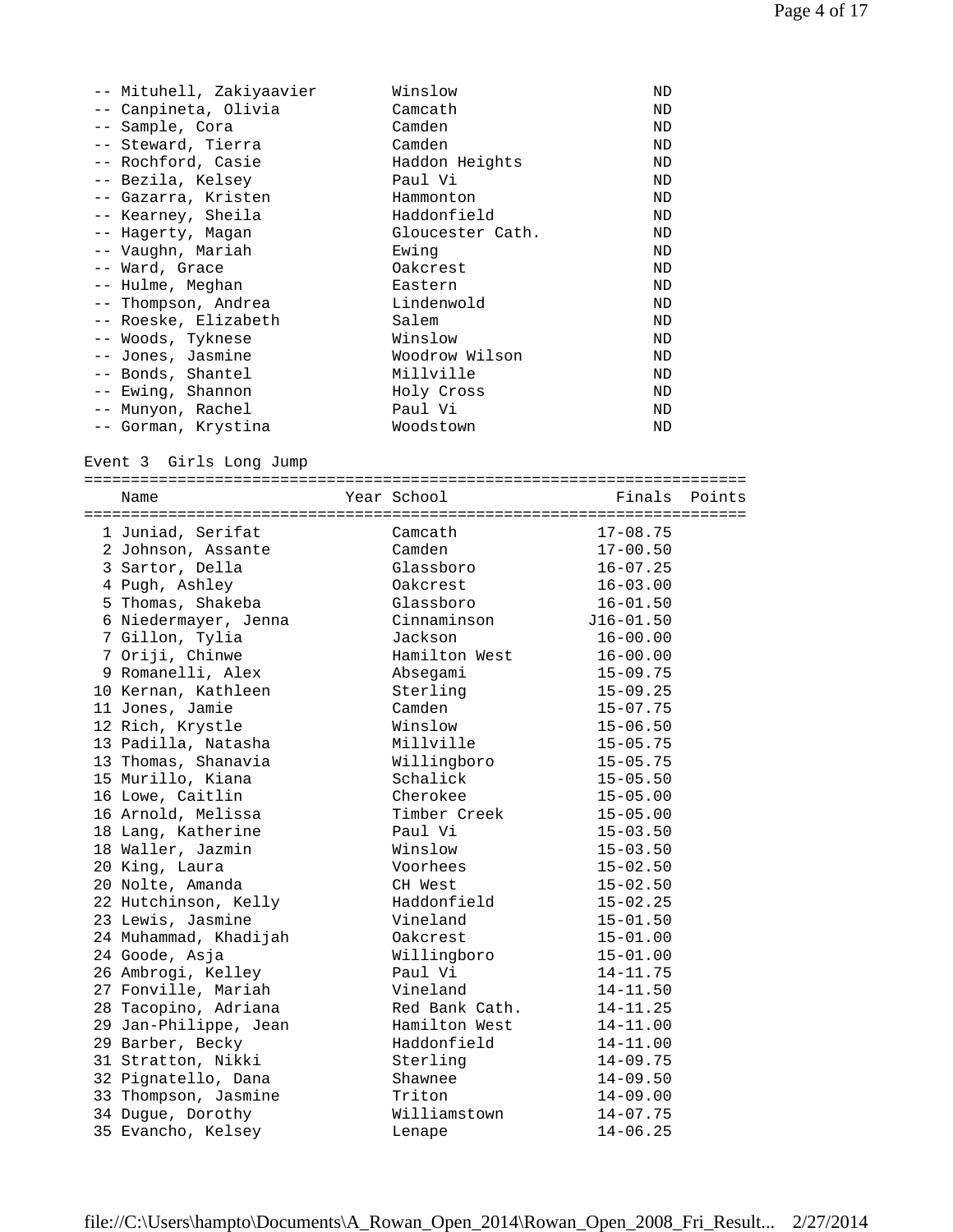| 36 Sartorio, Jessica                | Absegami               | $14 - 06.00$                 |
|-------------------------------------|------------------------|------------------------------|
| 37 Mutazz, Iyana<br>37 Kelly, Megan | Willingboro<br>Shawnee | $14 - 05.00$<br>$14 - 05.00$ |
| 39 Barr, Chandra                    | Delsea                 | $14 - 04.25$                 |
| 40 Belko, Maureen                   | Triton                 | $14 - 04.00$                 |
| 41 Vega, Candice                    | Paulsboro              | $14 - 01.75$                 |
| 42 Woods, Ciana                     | Winslow                | $14 - 01.25$                 |
| 43 Johnson, Ryan                    | Camden                 | $14 - 01.00$                 |
| 44 Durant, Natasha                  | Jackson                | $14 - 00.75$                 |
| 45 Husser, Lauren                   | Woodstown              | $14 - 00.50$                 |
| -- Dunlap, Sayda                    | Clayton                | ND                           |
| -- Vanneman, Dylan                  | Woodstown              | ND                           |
| -- Jones, Stephanie                 | Clayton                | ND                           |
| -- Pierce, Nicole                   | Paulsboro              | ND                           |
| -- Reeser, Michaela                 | Cherry Hill East       | ND                           |
| -- Baker, Caitlin                   | Delsea                 | ND                           |
| -- Eason, Kayknesha                 | Millville              | ND                           |
| -- Shepard, Diana                   | Holy Cross             | ND                           |
| -- Horten, Elizabeth                | Moorestown             | ND                           |
| -- Hoch, Andrea                     | Schalick               | ND                           |
|                                     |                        |                              |
| Event 4 Girls 100 Meter Hurdles     |                        |                              |
| Name                                | Year School            | Prelims<br>H#                |
|                                     |                        |                              |
| Preliminaries                       |                        |                              |
| 1 Sharper, Samantha                 | Woodrow Wilson         | 14.60q 1                     |
| 2 Stephenson, Melissa               | Vineland               | 15.12q 5                     |
| 3 Smalls, Kamice                    | Camden                 | $15.67q$ 8                   |
| 4 Barrow, Alyssa                    | Millville              | 15.68q<br>7                  |
| 5 Montague, Rachel                  | Cherokee               | 15.92q<br>6                  |
| 6 Johnson, Rose                     | Holy Cross             | 2<br>16.05q                  |
| 7 Bell, Erica                       | Haddon Heights         | 6<br>16.24q                  |
| 8 Waller, Jazmin                    | Winslow                | 16.30q<br>9                  |
| 9 Newman, Nyrae                     | Millville              | 16.55<br>9                   |
| 10 Murillo, Kiana                   | Schalick               | 16.77<br>2                   |
| 11 Roemer, Brigita                  | Ewing                  | 16.86<br>4                   |
| 12 Terwilliger, Melissa             | Ocean City             | 16.89<br>7                   |
| 13 Sledge-Maith, Janaia             | <b>RV</b>              | $\overline{4}$<br>16.91      |
| 14 Woods, Ciana                     | Winslow                | 5<br>16.96                   |
| 15 DeBose, Alesha                   | Oakcrest               | 16.99<br>8                   |
| 16 Eason, Kayknesha                 | Millville              | 17.21<br>3                   |
| 17 Magan, Kustera                   | West Deptford          | 6<br>17.27                   |
| 18 Jochem, Sarah                    | Seneca                 | 17.30<br>7                   |
| 19 Brown, Camille                   | RV                     | 17.36<br>7                   |
| 20 Cox, Alicia                      | Vineland               | $\mathfrak{Z}$<br>17.44      |
| 21 Davis, Ayana                     | Holy Cross             | $\mathfrak{Z}$<br>17.45      |
| 22 Vakiener, Meagan                 | Voorhees               | 5<br>17.49                   |
| 23 Niedermayer, Jenna               | Cinnaminson            | 5<br>17.51                   |
| 24 Coleburn, Sheritta               | Haddon Heights         | $\overline{a}$<br>17.57      |
| 25 Bradley, Kristen                 | Shawnee                | 17.66<br>4                   |
| 26 Alicea, Jahira                   | Absegami               | 17.73<br>$\overline{a}$      |
| 27 Ippolito, Jordan                 | Ocean City             | 17.78<br>6                   |
| 28 Jamanow, Kristen                 | Cherokee               | 17.79<br>6                   |
| 29 Harris, Laura                    | Absegami               | 17.89<br>$\mathbf{1}$        |
| 30 Donoghue, Jessica                | Seneca                 | 3<br>18.00                   |
| 31 Hunt, Damarise                   | Delsea                 | $\mathbf{1}$<br>18.11        |
| 32 Reinhold, Maggie                 | Seneca                 | 18.18<br>9                   |
| 33 Hutchinson, Kelly                | Haddonfield            | 18.22<br>$\mathbf{1}$        |
| 34 mounce, rachael                  | Haddon Twp.            | $\overline{a}$<br>18.26      |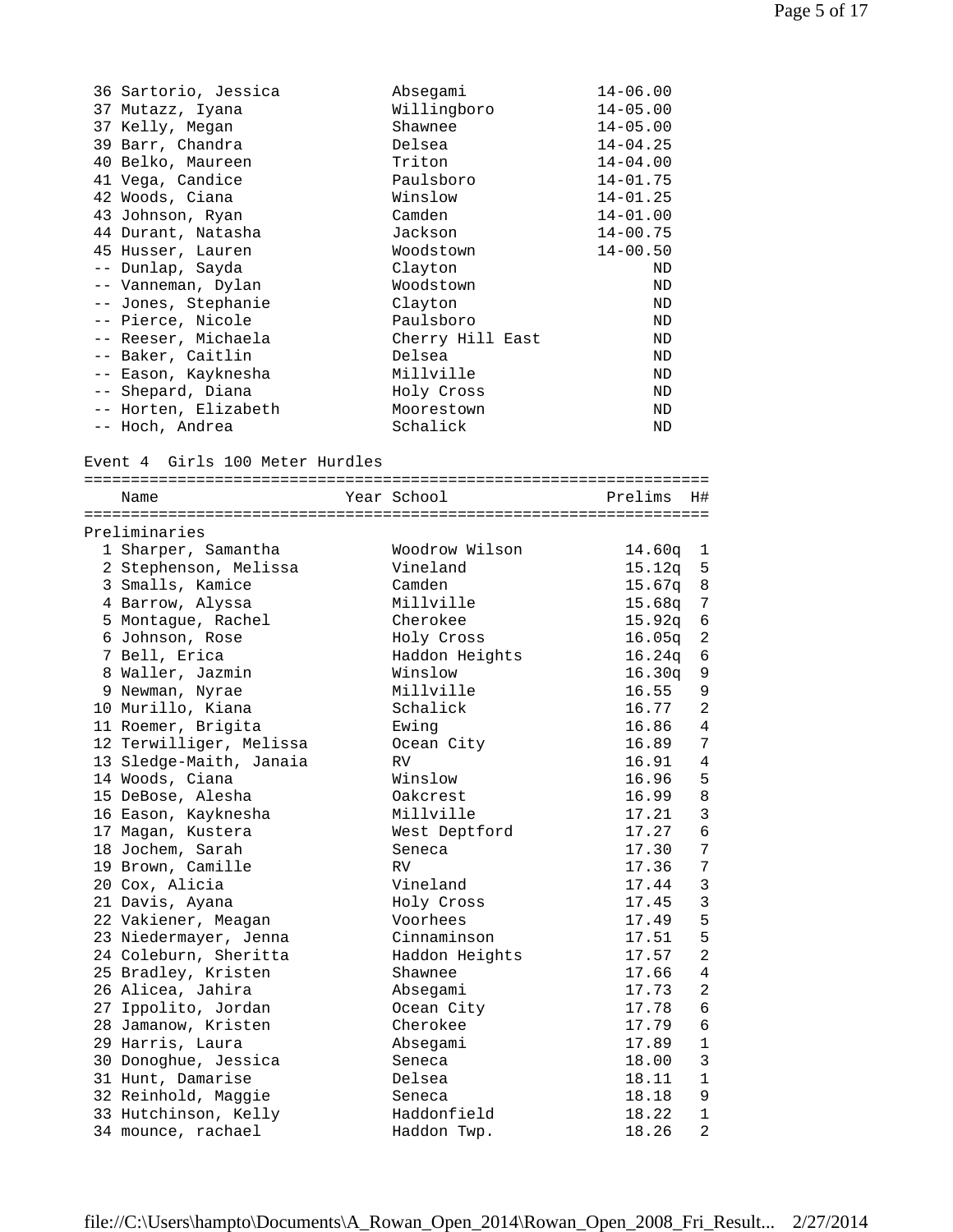|        | 35 Redkoles, Jennie             | Woodstown        | 18.29<br>9              |
|--------|---------------------------------|------------------|-------------------------|
|        | 36 Oldt, Justina                | Clearview        | 18.40<br>8              |
|        | 36 springer, sarah              | Haddon Twp.      | 18.40<br>8              |
|        | 38 Folks, Chassity              | Haddon Heights   | 2<br>18.58              |
|        | 39 McElroy, Meg                 | Haddonfield      | 18.68<br>8              |
|        | 40 Gray, Katherine              | Triton           | 3<br>18.70              |
|        | 41 Wehof, Jenny                 | Voorhees         | 5<br>18.74              |
|        | 42 Lang, Katherine              | Paul Vi          | $\mathbf{3}$<br>18.81   |
|        | 43 Angelucci, Cassie            | Schalick         | 5<br>18.85              |
|        | 44 String, Heather              | Woodstown        | 4<br>18.91              |
|        | 45 Horten, Elizabeth            | Moorestown       | 2<br>18.98              |
|        | 46 Vega, Candice                | Paulsboro        | 5<br>19.28              |
|        | 47 Dunbar, Marilyn              | Oakcrest         | 5<br>19.47              |
|        | 48 Phillips, Ciera              | Winslow          | 19.56<br>7              |
|        | 49 Hunger, Sam                  | Sterling         | 19.57<br>7              |
|        | 50 Valentino, Natalie           | Woodstown        | 19.59<br>8              |
|        | 51 Lees, Christina              | Sterling         | 19.90<br>9              |
|        | 51 Chiu, Erica                  |                  | 6                       |
|        |                                 | Absegami         | 19.90                   |
|        | 53 Figueroa, Alyssa             | Clearview        | 19.93<br>9              |
|        | 54 Williams, Erica              | Oakcrest         | 9<br>19.94              |
|        | 55 Lumpkin, Taylor              | RV.              | 4<br>20.02              |
|        | 56 Golembski, Kaitlyn           | Schalick         | 20.08<br>6              |
|        | 57 Gardenhire, Paula            | Delsea           | 20.12<br>1              |
|        | 58 Shivers, Anna Christina      | Haddonfield      | 6<br>20.14              |
|        | 59 Lewis, Kristine              | Vineland         | 20.26<br>7              |
|        | 60 Peacock, Victoria            | O1ma             | 20.54<br>$\overline{4}$ |
|        | 61 Scott, Tyler                 | Paulsboro        | 20.64<br>8              |
|        | 62 Hunt, Brianna                | Delsea           | 3<br>20.87              |
|        | 63 Kapica, Kelsey               | Holy Cross       | 21.11<br>1              |
|        | 64 Watson, Jaimie               | Cherry Hill East | 21.23<br>7              |
|        | 65 Miller, Aris                 | Camden           | 21.25<br>8              |
|        | 66 Vicari, Paige                | West Deptford    | 22.38<br>9              |
|        | 67 Badger, Jasmine              | Olma             | 2<br>23.36              |
|        | -- Ladd, Kelsey                 | Ocean City       | 10<br>NT                |
|        |                                 |                  |                         |
|        | Event 4 Girls 100 Meter Hurdles |                  |                         |
|        |                                 |                  |                         |
|        | Name                            | Year School      | Finals                  |
|        |                                 |                  |                         |
| Finals |                                 |                  |                         |
|        | 1 Sharper, Samantha             | Woodrow Wilson   | 14.50                   |
|        | 2 Stephenson, Melissa           | Vineland         | 15.02                   |
|        | 3 Smalls, Kamice                | Camden           | 15.51                   |
|        | 4 Montague, Rachel              | Cherokee         | 15.74                   |
|        | 5 Bell, Erica                   | Haddon Heights   | 15.88                   |
|        | 6 Waller, Jazmin                | Winslow          | 16.21                   |
|        | 7 Barrow, Alyssa                | Millville        | 26.36                   |
|        |                                 |                  |                         |
|        | Event 5 Girls 100 Meter Dash    |                  |                         |
|        |                                 |                  |                         |
|        |                                 |                  |                         |
|        | Name                            | Year School      | Prelims<br>H#           |
|        |                                 |                  |                         |
|        | Preliminaries                   |                  |                         |
|        | 1 Gardner, English              | Eastern          | 12.27q<br>2             |
|        | 2 Clark, Chelsea                | Camcath          | 12.41q<br>6             |
|        | 3 Brown, Michelle               | Seneca           | $12.52q$ 5              |
|        | 4 Lewis, Famatta                | Woodrow Wilson   | $12.60q$ 6              |
|        | 5 Gordon, Morgan                | <b>RV</b>        | $12.66q$ 4              |
|        | 6 Gillon, Tylia                 | Jackson          | 12.67q<br>9             |
|        | 7 Stephenson, Melissa           | Vineland         | 12.99q<br>9             |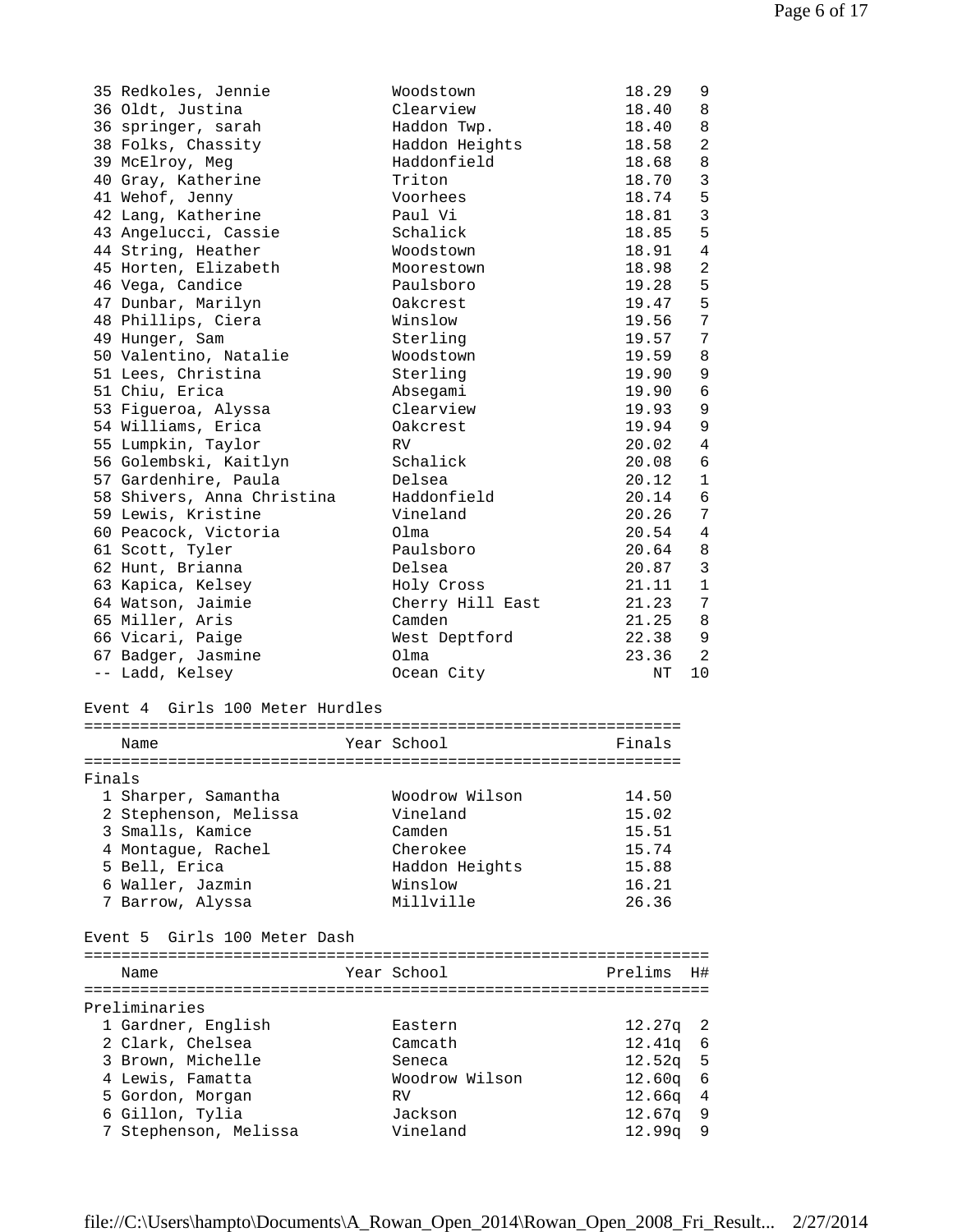| 8 Whitehead, Brittany  | CH West          | 13.02q         | $\mathbf{1}$    |
|------------------------|------------------|----------------|-----------------|
| 9 Alford, Takiera      | Woodrow Wilson   | 13.05          | $\mathbf{1}$    |
| 10 Ozonuwe, Ifeekam    | Jackson          | 13.08          | 10              |
| 11 Collier, Darice     | Absegami         | 13.13          | 2               |
| 12 Rodriguez, Yasmin   | Camcath          | 13.15          | 1               |
| 12 Crofton, Brianna    | Delsea           | 13.15          | $\overline{3}$  |
| 14 Grogan, Shannon     | Holy Cross       | 13.19          | $7\phantom{.0}$ |
| 14 Durant, Natasha     | Jackson          | 13.19          | 8               |
| 14 Adams, Helaina      | Haddon Heights   |                | 9               |
|                        |                  | 13.19<br>13.23 |                 |
| 17 Lindsey, Keyona     | Woodrow Wilson   |                | 9               |
| 18 Morgan, Chelsea     | Winslow          | 13.28          | 7               |
| 19 Young, Marra        | Deptford         | 13.31          | 6               |
| 20 Farquharson, Gabby  | Williamstown     | 13.34          | 11              |
| 20 Pressley, Teniqua   | Deptford         | 13.34          | 8               |
| 22 Smith, Simone       | Penns Grove      | 13.38          | 4               |
| 23 Tobias, Tacquaya    | Olma             | 13.42          | 3               |
| 24 Ringold, Morgan     | Moorestown       | 13.43          | $7\overline{ }$ |
| 25 Langston, Deja      | Delsea           | 13.47          | 8               |
| 25 Majekodumni, Abiola | Clayton          | 13.47          | - 5             |
| 27 Adams, Erica        | Ocean City       | 13.57          | 10              |
| 28 Thompson, Lyric     | Highland         | 13.58          | -2              |
| 29 Hartshorne, Dana    | Hammonton        | 13.59          | 2               |
|                        |                  |                |                 |
| 30 Pignatello, Dana    | Shawnee          | 13.64          | 10              |
| 31 Thompson, Amy       | Millville        | 13.72          | 1               |
| 32 Martin, Danielle    | Shawnee          | 13.74          | 4               |
| 33 Reese, Kelsey       | Paul Vi          | 13.79          | $\mathbf{1}$    |
| 34 Monahan, Chelsea    | CH West          | 13.82          | 7               |
| 35 Caby, Kiki          | Sterling         | 13.83          | 10              |
| 35 Mikos, Lindsey      | Triton           | 13.83          | $\overline{4}$  |
| 37 Thornton, Meagan    | Millville        | 13.86          | $\overline{3}$  |
| 38 Loggins, Keya       | West Deptford    | 13.88          | $\overline{3}$  |
| 39 Inge, Brianna       | Williamstown     | 13.89          | 6               |
| 39 Summiel, Courtnee   | Glassboro        | 13.89          | 11              |
| 41 Brooks, Cree        | West Deptford    | 13.90          | 11              |
| 42 Scott, Kia          | Winslow          | 13.91          | - 5             |
| 43 Lowe, Caitlin       | Cherokee         | 13.92          | $\overline{4}$  |
| 44 Nolte, Amanda       | CH West          | 13.93          | 1               |
| 45 Kasputis, Alexandra | Shawnee          | 13.94          | 10              |
| 46 Charles, Nadiyah    | Winslow          | 13.99          | - 5             |
| 47 Sinclair, Brittany  | Lindenwold       | 14.00 11       |                 |
|                        |                  |                |                 |
| 48 Hagarty, Lauren     | Holy Cross       | 14.04          | 3               |
| 49 Keane, Emilie       | Paul Vi          | 14.05          | 2               |
| 50 Boegley, Lauren     | West Deptford    | 14.10          | 3               |
| 50 Lee, Ayisha         | Paulsboro        | 14.10          | $\overline{a}$  |
| 52 Pierce, Nicole      | Paulsboro        | 14.11          | $\mathbf{3}$    |
| 53 Chambers, Eboni     | Cherokee         | 14.13          | 6               |
| 54 Schafer, Becky      | Haddonfield      | 14.14          | 7               |
| 55 Whaley, Quadaysha   | Camden           | 14.16          | 5               |
| 56 Grantham, Nia       | Timber Creek     | 14.17          | 8               |
| 57 Reeser, Michaela    | Cherry Hill East | 14.21          | 2               |
| 58 Mutazz, Iyana       | Willingboro      | 14.23          | 4               |
| 59 Bookard, Ayesha     | Absegami         | 14.26          | 2               |
| 60 Danser, Tori        | Cherokee         | 14.27          | 11              |
| 60 O'Donovan, Samantha | Olma             | 14.27          | 4               |
| 62 Waters, Katelynn    | Cinnaminson      | 14.28          | $\mathbf{1}$    |
| 63 Stanford, Latoya    | Woodstown        | 14.29          | 7               |
| 64 Harmon, Megan       | Salem            | 14.33          | 9               |
| 65 Reamer, Ashley      | Clearview        | 14.36          | 8               |
| 66 Morton, Marianne    | RV               | 14.38          | 10              |
| 66 Moss, Shaakira      | Highland         | 14.38          | 9               |
|                        |                  |                |                 |

| 8 Whitehead, Brittany  | CH West          | 13.02q | 1              |
|------------------------|------------------|--------|----------------|
| 9 Alford, Takiera      | Woodrow Wilson   | 13.05  | 1              |
| 10 Ozonuwe, Ifeekam    | Jackson          | 13.08  | 10             |
| 11 Collier, Darice     | Absegami         | 13.13  | 2              |
| 12 Rodriguez, Yasmin   | Camcath          | 13.15  | $\mathbf{1}$   |
| 12 Crofton, Brianna    | Delsea           | 13.15  | $\mathbf{3}$   |
| 14 Grogan, Shannon     | Holy Cross       | 13.19  | 7              |
| 14 Durant, Natasha     | Jackson          | 13.19  | 8              |
| 14 Adams, Helaina      |                  | 13.19  | 9              |
|                        | Haddon Heights   |        |                |
| 17 Lindsey, Keyona     | Woodrow Wilson   | 13.23  | 9              |
| 18 Morgan, Chelsea     | Winslow          | 13.28  | 7              |
| 19 Young, Marra        | Deptford         | 13.31  | 6              |
| 20 Farquharson, Gabby  | Williamstown     | 13.34  | 11             |
| 20 Pressley, Teniqua   | Deptford         | 13.34  | 8              |
| 22 Smith, Simone       | Penns Grove      | 13.38  | 4              |
| 23 Tobias, Tacquaya    | Olma             | 13.42  | 3              |
| 24 Ringold, Morgan     | Moorestown       | 13.43  | 7              |
| 25 Langston, Deja      | Delsea           | 13.47  | 8              |
| 25 Majekodumni, Abiola | Clayton          | 13.47  | 5              |
| 27 Adams, Erica        | Ocean City       | 13.57  | 10             |
| 28 Thompson, Lyric     | Highland         | 13.58  | 2              |
| 29 Hartshorne, Dana    | Hammonton        | 13.59  | 2              |
| 30 Pignatello, Dana    | Shawnee          | 13.64  | 10             |
| 31 Thompson, Amy       | Millville        | 13.72  | $\mathbf{1}$   |
| 32 Martin, Danielle    |                  | 13.74  | 4              |
|                        | Shawnee          |        |                |
| 33 Reese, Kelsey       | Paul Vi          | 13.79  | 1              |
| 34 Monahan, Chelsea    | CH West          | 13.82  | 7              |
| 35 Caby, Kiki          | Sterling         | 13.83  | 10             |
| 35 Mikos, Lindsey      | Triton           | 13.83  | 4              |
| 37 Thornton, Meagan    | Millville        | 13.86  | 3              |
| 38 Loggins, Keya       | West Deptford    | 13.88  | $\mathbf{3}$   |
| 39 Inge, Brianna       | Williamstown     | 13.89  | 6              |
| 39 Summiel, Courtnee   | Glassboro        | 13.89  | 11             |
| 41 Brooks, Cree        | West Deptford    | 13.90  | 11             |
| 42 Scott, Kia          | Winslow          | 13.91  | 5              |
| 43 Lowe, Caitlin       | Cherokee         | 13.92  | 4              |
| 44 Nolte, Amanda       | CH West          | 13.93  | 1              |
| 45 Kasputis, Alexandra | Shawnee          | 13.94  | 10             |
| 46 Charles, Nadiyah    | Winslow          | 13.99  | 5              |
| 47 Sinclair, Brittany  | Lindenwold       | 14.00  | 11             |
| 48 Hagarty, Lauren     | Holy Cross       | 14.04  | 3              |
| 49 Keane, Emilie       | Paul Vi          | 14.05  | 2              |
| 50 Boegley, Lauren     | West Deptford    | 14.10  | 3              |
| 50 Lee, Ayisha         | Paulsboro        | 14.10  | $\overline{a}$ |
| 52 Pierce, Nicole      | Paulsboro        | 14.11  | 3              |
|                        | Cherokee         | 14.13  | 6              |
| 53 Chambers, Eboni     |                  |        |                |
| 54 Schafer, Becky      | Haddonfield      | 14.14  | 7              |
| 55 Whaley, Quadaysha   | Camden           | 14.16  | 5              |
| 56 Grantham, Nia       | Timber Creek     | 14.17  | 8              |
| 57 Reeser, Michaela    | Cherry Hill East | 14.21  | $\overline{a}$ |
| 58 Mutazz, Iyana       | Willingboro      | 14.23  | 4              |
| 59 Bookard, Ayesha     | Absegami         | 14.26  | 2              |
| 60 Danser, Tori        | Cherokee         | 14.27  | 11             |
| 60 O'Donovan, Samantha | Olma             | 14.27  | 4              |
| 62 Waters, Katelynn    | Cinnaminson      | 14.28  | 1              |
| 63 Stanford, Latoya    | Woodstown        | 14.29  | 7              |
| 64 Harmon, Megan       | Salem            | 14.33  | 9              |
| 65 Reamer, Ashley      | Clearview        | 14.36  | 8              |
| 66 Morton, Marianne    | RV               | 14.38  | 10             |
| 66 Moss, Shaakira      | Highland         | 14.38  | 9              |
|                        |                  |        |                |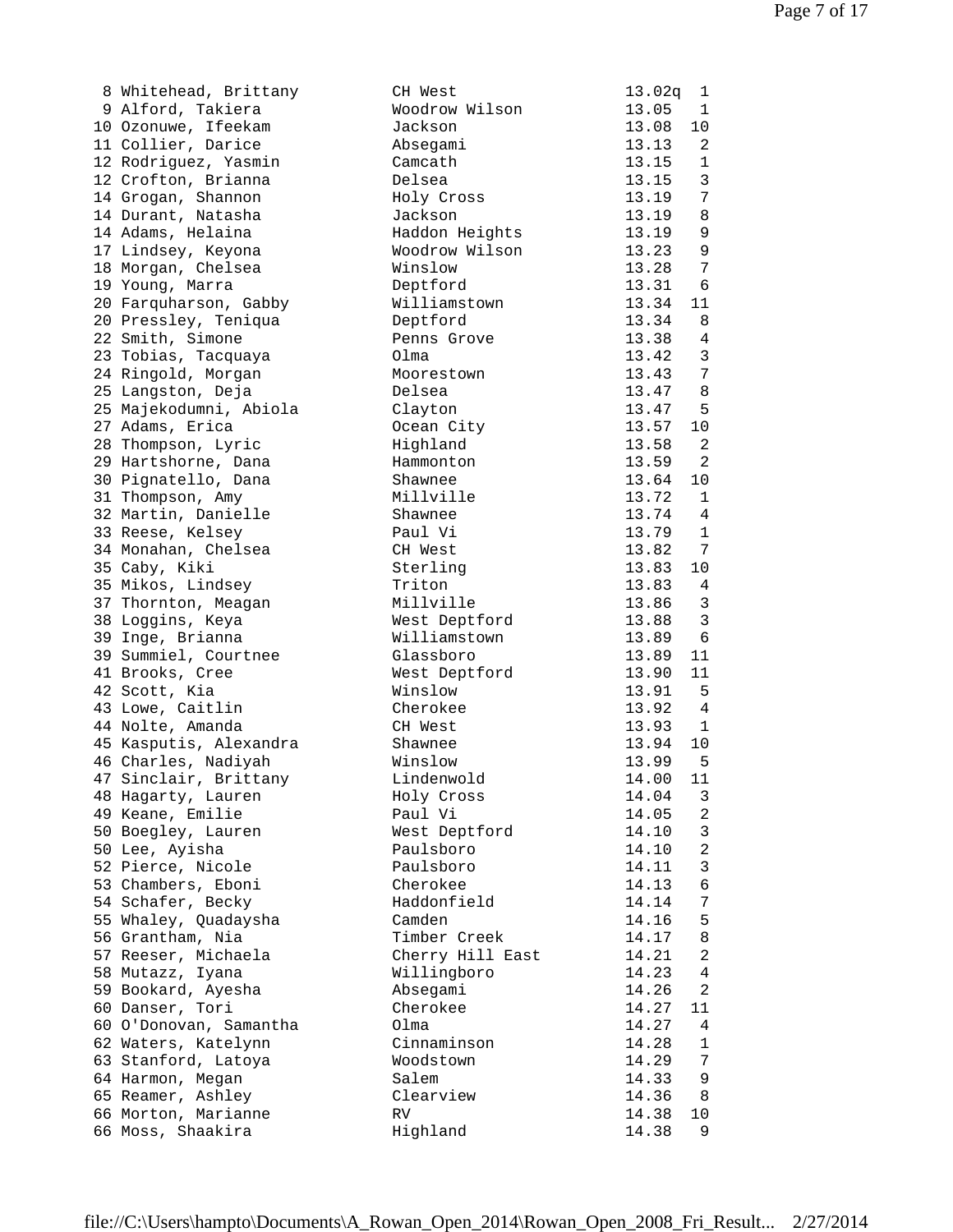|        | 68 Waddell, Shamikah               | Lindenwold           | 14.39<br>1                 |  |
|--------|------------------------------------|----------------------|----------------------------|--|
|        | 69 Casselle, Kaitlyn               | Delsea               | 14.49<br>5                 |  |
|        | 70 Williams, Jhonea                | Vineland             | 6<br>14.60                 |  |
|        | 71 Diaz, Brittany                  | Oakcrest             | 14.67<br>11                |  |
|        | 72 Dahl, Jessica                   | Schalick             | 14.71<br>8                 |  |
|        | 73 Fogarty, Mary                   | Olma                 | 14.74<br>$\overline{4}$    |  |
|        | 74 Lowe, Calli                     | Haddon Heights       | 14.77<br>- 9               |  |
|        | 75 Pleaschic, Devon                | Woodstown            | 14.80<br>-5                |  |
|        | 76 Harmon, Jasmine                 | Salem<br>Haddonfield | 14.82<br>10<br>14.90<br>11 |  |
|        | 77 Fell, Lauren<br>78 Tatum, Najwa | Salem                | 14.97<br>-7                |  |
|        | 79 Dunlap, Sayda                   | Clayton              | 15.00<br>10                |  |
|        | 80 Reese, Meredith                 | Haddonfield          | 15.02<br>- 8               |  |
|        | 81 McManus, Hannah                 | Salem                | 15.13<br>- 6               |  |
|        | 82 Henry, Keila                    | Vineland             | 15.19<br>- 6               |  |
|        | 83 Heiji, Jackie                   | Camcath              | 15.36<br>11                |  |
|        | 84 Austin, Marielle                | Cherry Hill East     | 9<br>15.68                 |  |
|        | 85 Golden, Kethura                 | Camden               | 15.96<br>-8                |  |
|        | 86 Cate, Kristin                   | Moorestown           | 16.27<br>3                 |  |
|        | 87 Koushel, Jennie                 | Oakcrest             | 5<br>17.50                 |  |
|        |                                    |                      |                            |  |
|        | Event 5 Girls 100 Meter Dash       |                      |                            |  |
|        |                                    |                      |                            |  |
|        | Name                               | Year School          | Finals                     |  |
| Finals |                                    |                      |                            |  |
|        | 1 Gardner, English                 | Eastern              | 12.20                      |  |
|        | 2 Brown, Michelle                  | Seneca               | 12.43                      |  |
|        | 3 Clark, Chelsea                   | Camcath              | 12.46                      |  |
|        | 4 Gillon, Tylia                    | Jackson              | 12.63                      |  |
|        | 5 Gordon, Morgan                   | RV.                  | 12.65                      |  |
|        | 5 Lewis, Famatta                   | Woodrow Wilson       | 12.65                      |  |
|        | 7 Stephenson, Melissa              | Vineland             | 12.71                      |  |
|        | 8 Whitehead, Brittany              | CH West              | 12.99                      |  |
|        |                                    |                      |                            |  |
|        | Event 6 Girls 200 Meter Dash       |                      |                            |  |
|        |                                    |                      |                            |  |
|        | Name                               | Year School          | H#<br>Finals               |  |
|        |                                    |                      |                            |  |
|        | 1 Brown, Michelle Seneca           |                      | 25.02 11                   |  |
|        | 2 Gillon, Tylia                    | Jackson              | 25.67<br>11                |  |
|        | 3 Simmons, Jordan                  | Bishop Ahr           | 25.71<br>11                |  |
|        | 4 Juniad, Serifat                  | Camcath              | 26.15<br>9                 |  |
|        | 5 Muneer, Amirah                   | Ewing                | 26.32<br>11                |  |
|        | 6 Whitehead, Brittany              | CH West              | 26.37<br>10                |  |
|        | 7 Gordon, Morgan                   | RV.                  | 26.46<br>11                |  |
|        | 8 Durant, Natasha                  | Jackson              | 11<br>26.61                |  |
|        | 9 Farquharson, Gabby               | Williamstown         | 26.74<br>$10 \,$           |  |
|        | 10 Tobias, Tacquaya                | Olma                 | 26.88<br>10                |  |
|        | 11 Ozonuwe, Ifeekam                | Jackson              | 26.99<br>11                |  |
|        | 12 Adams, Helaina                  | Haddon Heights       | 27.01<br>7                 |  |
|        | 13 Sartor, Della                   | Glassboro            | 27.06<br>9                 |  |
|        | 14 Landing, Janay                  | Absegami             | 27.20<br>-6                |  |
|        | 15 Young, Marra                    | Deptford             | 27.31<br>$10$              |  |
|        | 16 Roemer, Brigita                 | Ewing                | 27.32<br>5                 |  |
|        | 17 Collier, Darice                 | Absegami             | 27.34<br>5                 |  |
|        | 18 Lewis, Kristine                 | Vineland             | 27.40<br>5                 |  |
|        | 19 Hansel, Shantoy                 | Ewing                | 27.42<br>9                 |  |
|        | 20 Adams, Erica                    | Ocean City           | 27.57<br>7                 |  |
|        | 21 Smith, Simone                   | Penns Grove          | 27.64<br>8                 |  |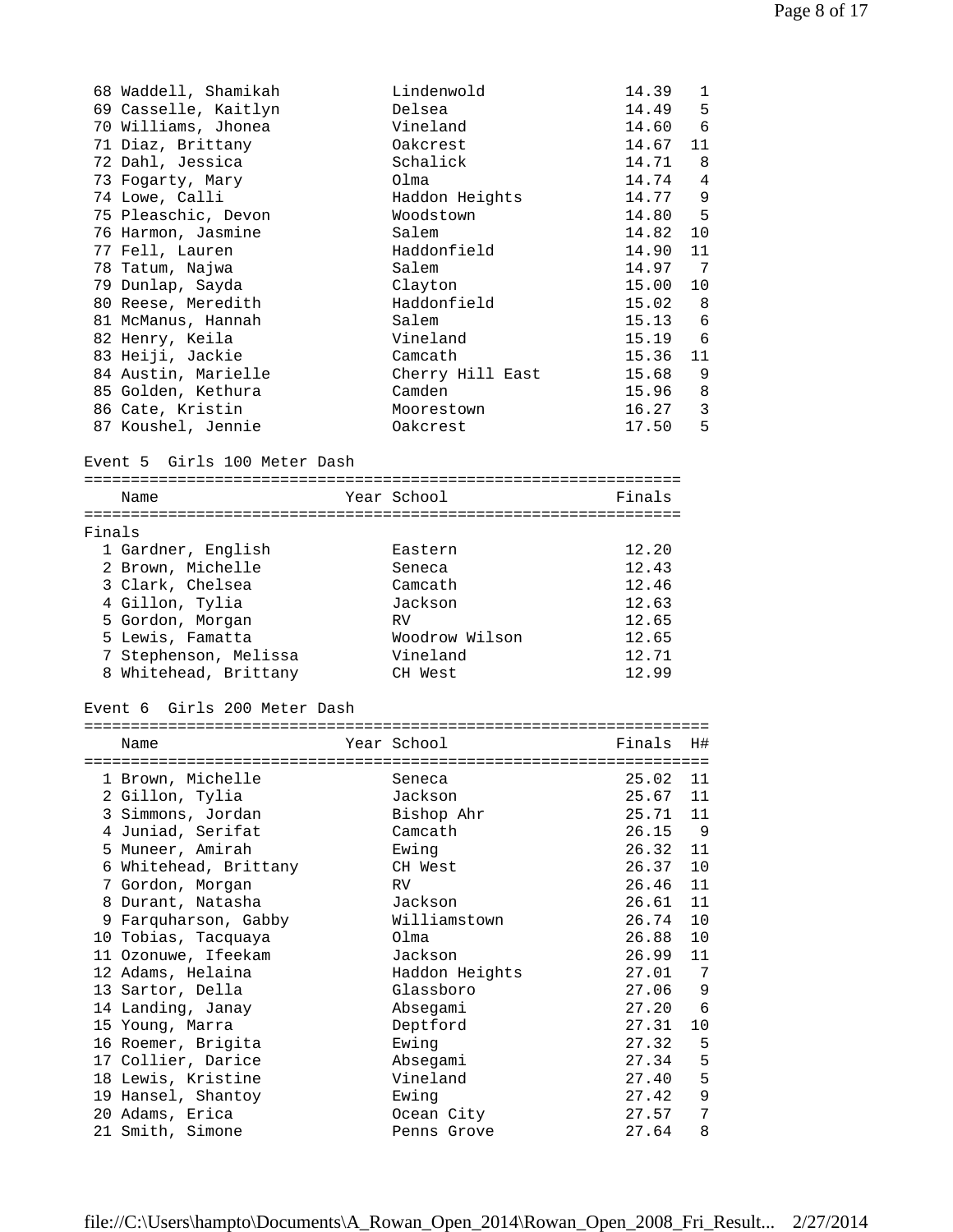| 22 Hartshorne, Dana                   | ŀ            |
|---------------------------------------|--------------|
| 23 Inge, Brianna                      | V            |
| 24 Smith, Taylor                      | Ε            |
| 25 Bess, Ashanti                      | Ε            |
| 26 Greene, Kelsey                     | $\mathsf{C}$ |
| 27 Schafer, Becky                     | ŀ            |
| 28 Thornton, Meagan                   | Ņ            |
| 29 Schwartz, Alane                    | S            |
| 29 Jackson, Charnita                  | C            |
| 31 Majekodumni, Abiola                | C            |
| 31 King, Laura                        | J            |
|                                       | S            |
| 33 Moody, Kayla                       |              |
| 34 Baily, Lisa                        | ŀ            |
| 35 Kasputis, Alexandra                | S            |
| 36 Hill, Chelsea                      | E            |
| 37 Nolte, Amanda                      | $\subset$    |
| 38 Newkirk, Makayla                   | Ε            |
| 39 Pignatello, Dana                   | S            |
| 39 Thompson, Lyric                    | $\mathbb{F}$ |
| 41 Williams, Dominique                | F            |
| 42 Brownlee, Beverlee                 | V            |
| 43 Harris, Charity                    | J            |
|                                       | Ε            |
| 44 Keane, Emilie<br>45 Mikos, Lindsey | I            |
| 46 Caby, Kiki                         | S            |
| 47 Brown, Terri                       | $\mathsf{C}$ |
|                                       |              |
| 47 Wilson, Cherile                    | C            |
| 49 Engelke, Kristin                   | S,           |
| 50 Exum, Joneah                       | V            |
| 51 Hall, Megan                        | ŀ            |
| 52 Mahoney, Molly                     | $\mathsf{C}$ |
| 52 Barber, Becky                      | ŀ            |
| 54 Thompson, Amy                      | Ņ            |
| 55 Taylor, Katlyn                     | Ε            |
| 56 Charles, Nadiyah                   | V            |
| 57 Strow, Carolyn                     | Ε            |
| 57 Morton, Marianne                   | F            |
| 59 Grantham, Nia                      | Ţ            |
| 60 Pierce, Nicole                     | E            |
|                                       |              |
| 61 Woods, Ciana                       | V            |
| 62 Mutazz, Iyana                      | V            |
| 63 Carpenter, Katie                   | ŀ            |
| 64 Whaley, Quadaysha                  | C            |
| 65 Lowe, Calli                        | ŀ            |
| 66 Barksdale, Mirrah                  | V            |
| 67 Waddell, Shamikah                  | Ι            |
| 68 Wilks, Ashley                      | Ι            |
| 69 O'Donovan, Samantha                | C            |
| 70 Sinclair, Brittany                 | Ι            |
| 71 Mersiowsky, Helen                  | S            |
| 72 Gonzales, Mercedes                 | ŀ            |
| 73 Fredericks, Laura                  | Č            |
|                                       |              |
| 74 Cannuli, Ashley                    | Ņ            |
| 75 Dahmer, Lauren                     | V            |
| 76 McMunn, Lauren                     |              |
| 77 Price, Tiffani                     | Ι            |
| 78 McFadden, Sharee                   | C            |
| 79 Jones-Butt, Shannon                | J            |
| 80 Muhammad, Khadijah                 | C            |
| 81 Woods, Taylor                      | Ņ            |

| Williamstown<br>27.81<br>23 Inge, Brianna<br>3<br>24 Smith, Taylor<br>27.86<br>9<br>Penns Grove<br>25 Bess, Ashanti<br>Bishop Ahr<br>27.87<br>10<br>26 Greene, Kelsey<br>Ocean City<br>27.91<br>6<br>27 Schafer, Becky<br>Haddonfield<br>28.01<br>12<br>Millville<br>28.05<br>28 Thornton, Meagan<br>8<br>8<br>29 Schwartz, Alane<br>28.09<br>Seneca<br>29 Jackson, Charnita<br>Camden<br>28.09<br>8<br>31 Majekodumni, Abiola<br>$\overline{3}$<br>Clayton<br>28.16<br>31 King, Laura<br>Voorhees<br>28.16<br>9<br>33 Moody, Kayla<br>28.17<br>8<br>Seneca<br>34 Baily, Lisa<br>Haddonfield<br>28.19<br>12<br>35 Kasputis, Alexandra<br>28.25<br>Shawnee<br>4<br>36 Hill, Chelsea<br>Paulsboro<br>28.26<br>8<br>3<br>37 Nolte, Amanda<br>28.27<br>CH West<br>6<br>38 Newkirk, Makayla<br>Paulsboro<br>28.28<br>28.34<br>6<br>39 Pignatello, Dana<br>Shawnee<br>28.34<br>9<br>39 Thompson, Lyric<br>Highland<br>41 Williams, Dominique<br>28.37<br>4<br>RV<br>42 Brownlee, Beverlee<br>$\overline{3}$<br>Willingboro<br>28.45<br>5<br>43 Harris, Charity<br>Vineland<br>28.46<br>Paul Vi<br>7<br>44 Keane, Emilie<br>28.47<br>45 Mikos, Lindsey<br>28.59<br>$\overline{4}$<br>Triton<br>46 Caby, Kiki<br>Sterling<br>28.67<br>7<br>$\overline{3}$<br>47 Brown, Terri<br>Clayton<br>28.73<br>9<br>47 Wilson, Cherile<br>Camcath<br>28.73<br>49 Engelke, Kristin<br>5<br>Shawnee<br>28.89<br>2<br>50 Exum, Joneah<br>Willingboro<br>28.92<br>51 Hall, Megan<br>12<br>Haddon Heights<br>28.95<br>52 Mahoney, Molly<br>Clearview<br>28.99<br>$\overline{4}$<br>52 Barber, Becky<br>Haddonfield<br>28.99<br>2<br>54 Thompson, Amy<br>Millville<br>5<br>29.02<br>5<br>55 Taylor, Katlyn<br>Paul Vi<br>29.04<br>$\sqrt{6}$<br>56 Charles, Nadiyah<br>Winslow<br>29.32<br>5<br>Paul Vi<br>29.39<br>57 Strow, Carolyn<br>$\mathbf{3}$<br>57 Morton, Marianne<br>RV<br>29.39<br>$\overline{3}$<br>59 Grantham, Nia<br>29.50<br>Timber Creek<br>6<br>60 Pierce, Nicole<br>29.54<br>Paulsboro<br>29.58 10<br>61 Woods, Ciana<br>Winslow<br>29.59<br>62 Mutazz, Iyana<br>Willingboro<br>2<br>63 Carpenter, Katie<br>29.66<br>Absegami<br>12<br>64 Whaley, Quadaysha<br>Camden<br>29.70<br>4<br>Haddon Heights<br>65 Lowe, Calli<br>29.74<br>1<br>66 Barksdale, Mirrah<br>West Deptford<br>29.80<br>1<br>67 Waddell, Shamikah<br>Lindenwold<br>29.82<br>1<br>68 Wilks, Ashley<br>Delsea<br>29.86<br>2<br>69 O'Donovan, Samantha<br>Olma<br>29.93<br>2<br>70 Sinclair, Brittany<br>Lindenwold<br>29.95<br>10<br>71 Mersiowsky, Helen<br>Sterling<br>30.15<br>4<br>72 Gonzales, Mercedes<br>Highland<br>30.24<br>7<br>73 Fredericks, Laura<br>Sterling<br>30.43<br>4<br>74 Cannuli, Ashley<br>30.45<br>12<br>Moorestown<br>75 Dahmer, Lauren<br>West Deptford<br>30.57<br>1<br>76 McMunn, Lauren<br>Oakcrest<br>30.60<br>$\mathbf{1}$<br>77 Price, Tiffani<br>Delsea<br>30.77<br>1<br>78 McFadden, Sharee<br>Camden<br>31.04<br>6<br>79 Jones-Butt, Shannon<br>Vineland<br>31.33<br>2<br>80 Muhammad, Khadijah<br>33.33<br>Oakcrest<br>7<br>81 Woods, Taylor<br>Moorestown<br>33.92<br>12 | 22 Hartshorne, Dana | Hammonton | 27.72 | 4 |
|---------------------------------------------------------------------------------------------------------------------------------------------------------------------------------------------------------------------------------------------------------------------------------------------------------------------------------------------------------------------------------------------------------------------------------------------------------------------------------------------------------------------------------------------------------------------------------------------------------------------------------------------------------------------------------------------------------------------------------------------------------------------------------------------------------------------------------------------------------------------------------------------------------------------------------------------------------------------------------------------------------------------------------------------------------------------------------------------------------------------------------------------------------------------------------------------------------------------------------------------------------------------------------------------------------------------------------------------------------------------------------------------------------------------------------------------------------------------------------------------------------------------------------------------------------------------------------------------------------------------------------------------------------------------------------------------------------------------------------------------------------------------------------------------------------------------------------------------------------------------------------------------------------------------------------------------------------------------------------------------------------------------------------------------------------------------------------------------------------------------------------------------------------------------------------------------------------------------------------------------------------------------------------------------------------------------------------------------------------------------------------------------------------------------------------------------------------------------------------------------------------------------------------------------------------------------------------------------------------------------------------------------------------------------------------------------------------------------------------------------------------------------------------------------------------------------------------------------------------------------------------------------------------------------------------------------------------------------------------------------------------------------------------------------------------------------------|---------------------|-----------|-------|---|
|                                                                                                                                                                                                                                                                                                                                                                                                                                                                                                                                                                                                                                                                                                                                                                                                                                                                                                                                                                                                                                                                                                                                                                                                                                                                                                                                                                                                                                                                                                                                                                                                                                                                                                                                                                                                                                                                                                                                                                                                                                                                                                                                                                                                                                                                                                                                                                                                                                                                                                                                                                                                                                                                                                                                                                                                                                                                                                                                                                                                                                                                           |                     |           |       |   |
|                                                                                                                                                                                                                                                                                                                                                                                                                                                                                                                                                                                                                                                                                                                                                                                                                                                                                                                                                                                                                                                                                                                                                                                                                                                                                                                                                                                                                                                                                                                                                                                                                                                                                                                                                                                                                                                                                                                                                                                                                                                                                                                                                                                                                                                                                                                                                                                                                                                                                                                                                                                                                                                                                                                                                                                                                                                                                                                                                                                                                                                                           |                     |           |       |   |
|                                                                                                                                                                                                                                                                                                                                                                                                                                                                                                                                                                                                                                                                                                                                                                                                                                                                                                                                                                                                                                                                                                                                                                                                                                                                                                                                                                                                                                                                                                                                                                                                                                                                                                                                                                                                                                                                                                                                                                                                                                                                                                                                                                                                                                                                                                                                                                                                                                                                                                                                                                                                                                                                                                                                                                                                                                                                                                                                                                                                                                                                           |                     |           |       |   |
|                                                                                                                                                                                                                                                                                                                                                                                                                                                                                                                                                                                                                                                                                                                                                                                                                                                                                                                                                                                                                                                                                                                                                                                                                                                                                                                                                                                                                                                                                                                                                                                                                                                                                                                                                                                                                                                                                                                                                                                                                                                                                                                                                                                                                                                                                                                                                                                                                                                                                                                                                                                                                                                                                                                                                                                                                                                                                                                                                                                                                                                                           |                     |           |       |   |
|                                                                                                                                                                                                                                                                                                                                                                                                                                                                                                                                                                                                                                                                                                                                                                                                                                                                                                                                                                                                                                                                                                                                                                                                                                                                                                                                                                                                                                                                                                                                                                                                                                                                                                                                                                                                                                                                                                                                                                                                                                                                                                                                                                                                                                                                                                                                                                                                                                                                                                                                                                                                                                                                                                                                                                                                                                                                                                                                                                                                                                                                           |                     |           |       |   |
|                                                                                                                                                                                                                                                                                                                                                                                                                                                                                                                                                                                                                                                                                                                                                                                                                                                                                                                                                                                                                                                                                                                                                                                                                                                                                                                                                                                                                                                                                                                                                                                                                                                                                                                                                                                                                                                                                                                                                                                                                                                                                                                                                                                                                                                                                                                                                                                                                                                                                                                                                                                                                                                                                                                                                                                                                                                                                                                                                                                                                                                                           |                     |           |       |   |
|                                                                                                                                                                                                                                                                                                                                                                                                                                                                                                                                                                                                                                                                                                                                                                                                                                                                                                                                                                                                                                                                                                                                                                                                                                                                                                                                                                                                                                                                                                                                                                                                                                                                                                                                                                                                                                                                                                                                                                                                                                                                                                                                                                                                                                                                                                                                                                                                                                                                                                                                                                                                                                                                                                                                                                                                                                                                                                                                                                                                                                                                           |                     |           |       |   |
|                                                                                                                                                                                                                                                                                                                                                                                                                                                                                                                                                                                                                                                                                                                                                                                                                                                                                                                                                                                                                                                                                                                                                                                                                                                                                                                                                                                                                                                                                                                                                                                                                                                                                                                                                                                                                                                                                                                                                                                                                                                                                                                                                                                                                                                                                                                                                                                                                                                                                                                                                                                                                                                                                                                                                                                                                                                                                                                                                                                                                                                                           |                     |           |       |   |
|                                                                                                                                                                                                                                                                                                                                                                                                                                                                                                                                                                                                                                                                                                                                                                                                                                                                                                                                                                                                                                                                                                                                                                                                                                                                                                                                                                                                                                                                                                                                                                                                                                                                                                                                                                                                                                                                                                                                                                                                                                                                                                                                                                                                                                                                                                                                                                                                                                                                                                                                                                                                                                                                                                                                                                                                                                                                                                                                                                                                                                                                           |                     |           |       |   |
|                                                                                                                                                                                                                                                                                                                                                                                                                                                                                                                                                                                                                                                                                                                                                                                                                                                                                                                                                                                                                                                                                                                                                                                                                                                                                                                                                                                                                                                                                                                                                                                                                                                                                                                                                                                                                                                                                                                                                                                                                                                                                                                                                                                                                                                                                                                                                                                                                                                                                                                                                                                                                                                                                                                                                                                                                                                                                                                                                                                                                                                                           |                     |           |       |   |
|                                                                                                                                                                                                                                                                                                                                                                                                                                                                                                                                                                                                                                                                                                                                                                                                                                                                                                                                                                                                                                                                                                                                                                                                                                                                                                                                                                                                                                                                                                                                                                                                                                                                                                                                                                                                                                                                                                                                                                                                                                                                                                                                                                                                                                                                                                                                                                                                                                                                                                                                                                                                                                                                                                                                                                                                                                                                                                                                                                                                                                                                           |                     |           |       |   |
|                                                                                                                                                                                                                                                                                                                                                                                                                                                                                                                                                                                                                                                                                                                                                                                                                                                                                                                                                                                                                                                                                                                                                                                                                                                                                                                                                                                                                                                                                                                                                                                                                                                                                                                                                                                                                                                                                                                                                                                                                                                                                                                                                                                                                                                                                                                                                                                                                                                                                                                                                                                                                                                                                                                                                                                                                                                                                                                                                                                                                                                                           |                     |           |       |   |
|                                                                                                                                                                                                                                                                                                                                                                                                                                                                                                                                                                                                                                                                                                                                                                                                                                                                                                                                                                                                                                                                                                                                                                                                                                                                                                                                                                                                                                                                                                                                                                                                                                                                                                                                                                                                                                                                                                                                                                                                                                                                                                                                                                                                                                                                                                                                                                                                                                                                                                                                                                                                                                                                                                                                                                                                                                                                                                                                                                                                                                                                           |                     |           |       |   |
|                                                                                                                                                                                                                                                                                                                                                                                                                                                                                                                                                                                                                                                                                                                                                                                                                                                                                                                                                                                                                                                                                                                                                                                                                                                                                                                                                                                                                                                                                                                                                                                                                                                                                                                                                                                                                                                                                                                                                                                                                                                                                                                                                                                                                                                                                                                                                                                                                                                                                                                                                                                                                                                                                                                                                                                                                                                                                                                                                                                                                                                                           |                     |           |       |   |
|                                                                                                                                                                                                                                                                                                                                                                                                                                                                                                                                                                                                                                                                                                                                                                                                                                                                                                                                                                                                                                                                                                                                                                                                                                                                                                                                                                                                                                                                                                                                                                                                                                                                                                                                                                                                                                                                                                                                                                                                                                                                                                                                                                                                                                                                                                                                                                                                                                                                                                                                                                                                                                                                                                                                                                                                                                                                                                                                                                                                                                                                           |                     |           |       |   |
|                                                                                                                                                                                                                                                                                                                                                                                                                                                                                                                                                                                                                                                                                                                                                                                                                                                                                                                                                                                                                                                                                                                                                                                                                                                                                                                                                                                                                                                                                                                                                                                                                                                                                                                                                                                                                                                                                                                                                                                                                                                                                                                                                                                                                                                                                                                                                                                                                                                                                                                                                                                                                                                                                                                                                                                                                                                                                                                                                                                                                                                                           |                     |           |       |   |
|                                                                                                                                                                                                                                                                                                                                                                                                                                                                                                                                                                                                                                                                                                                                                                                                                                                                                                                                                                                                                                                                                                                                                                                                                                                                                                                                                                                                                                                                                                                                                                                                                                                                                                                                                                                                                                                                                                                                                                                                                                                                                                                                                                                                                                                                                                                                                                                                                                                                                                                                                                                                                                                                                                                                                                                                                                                                                                                                                                                                                                                                           |                     |           |       |   |
|                                                                                                                                                                                                                                                                                                                                                                                                                                                                                                                                                                                                                                                                                                                                                                                                                                                                                                                                                                                                                                                                                                                                                                                                                                                                                                                                                                                                                                                                                                                                                                                                                                                                                                                                                                                                                                                                                                                                                                                                                                                                                                                                                                                                                                                                                                                                                                                                                                                                                                                                                                                                                                                                                                                                                                                                                                                                                                                                                                                                                                                                           |                     |           |       |   |
|                                                                                                                                                                                                                                                                                                                                                                                                                                                                                                                                                                                                                                                                                                                                                                                                                                                                                                                                                                                                                                                                                                                                                                                                                                                                                                                                                                                                                                                                                                                                                                                                                                                                                                                                                                                                                                                                                                                                                                                                                                                                                                                                                                                                                                                                                                                                                                                                                                                                                                                                                                                                                                                                                                                                                                                                                                                                                                                                                                                                                                                                           |                     |           |       |   |
|                                                                                                                                                                                                                                                                                                                                                                                                                                                                                                                                                                                                                                                                                                                                                                                                                                                                                                                                                                                                                                                                                                                                                                                                                                                                                                                                                                                                                                                                                                                                                                                                                                                                                                                                                                                                                                                                                                                                                                                                                                                                                                                                                                                                                                                                                                                                                                                                                                                                                                                                                                                                                                                                                                                                                                                                                                                                                                                                                                                                                                                                           |                     |           |       |   |
|                                                                                                                                                                                                                                                                                                                                                                                                                                                                                                                                                                                                                                                                                                                                                                                                                                                                                                                                                                                                                                                                                                                                                                                                                                                                                                                                                                                                                                                                                                                                                                                                                                                                                                                                                                                                                                                                                                                                                                                                                                                                                                                                                                                                                                                                                                                                                                                                                                                                                                                                                                                                                                                                                                                                                                                                                                                                                                                                                                                                                                                                           |                     |           |       |   |
|                                                                                                                                                                                                                                                                                                                                                                                                                                                                                                                                                                                                                                                                                                                                                                                                                                                                                                                                                                                                                                                                                                                                                                                                                                                                                                                                                                                                                                                                                                                                                                                                                                                                                                                                                                                                                                                                                                                                                                                                                                                                                                                                                                                                                                                                                                                                                                                                                                                                                                                                                                                                                                                                                                                                                                                                                                                                                                                                                                                                                                                                           |                     |           |       |   |
|                                                                                                                                                                                                                                                                                                                                                                                                                                                                                                                                                                                                                                                                                                                                                                                                                                                                                                                                                                                                                                                                                                                                                                                                                                                                                                                                                                                                                                                                                                                                                                                                                                                                                                                                                                                                                                                                                                                                                                                                                                                                                                                                                                                                                                                                                                                                                                                                                                                                                                                                                                                                                                                                                                                                                                                                                                                                                                                                                                                                                                                                           |                     |           |       |   |
|                                                                                                                                                                                                                                                                                                                                                                                                                                                                                                                                                                                                                                                                                                                                                                                                                                                                                                                                                                                                                                                                                                                                                                                                                                                                                                                                                                                                                                                                                                                                                                                                                                                                                                                                                                                                                                                                                                                                                                                                                                                                                                                                                                                                                                                                                                                                                                                                                                                                                                                                                                                                                                                                                                                                                                                                                                                                                                                                                                                                                                                                           |                     |           |       |   |
|                                                                                                                                                                                                                                                                                                                                                                                                                                                                                                                                                                                                                                                                                                                                                                                                                                                                                                                                                                                                                                                                                                                                                                                                                                                                                                                                                                                                                                                                                                                                                                                                                                                                                                                                                                                                                                                                                                                                                                                                                                                                                                                                                                                                                                                                                                                                                                                                                                                                                                                                                                                                                                                                                                                                                                                                                                                                                                                                                                                                                                                                           |                     |           |       |   |
|                                                                                                                                                                                                                                                                                                                                                                                                                                                                                                                                                                                                                                                                                                                                                                                                                                                                                                                                                                                                                                                                                                                                                                                                                                                                                                                                                                                                                                                                                                                                                                                                                                                                                                                                                                                                                                                                                                                                                                                                                                                                                                                                                                                                                                                                                                                                                                                                                                                                                                                                                                                                                                                                                                                                                                                                                                                                                                                                                                                                                                                                           |                     |           |       |   |
|                                                                                                                                                                                                                                                                                                                                                                                                                                                                                                                                                                                                                                                                                                                                                                                                                                                                                                                                                                                                                                                                                                                                                                                                                                                                                                                                                                                                                                                                                                                                                                                                                                                                                                                                                                                                                                                                                                                                                                                                                                                                                                                                                                                                                                                                                                                                                                                                                                                                                                                                                                                                                                                                                                                                                                                                                                                                                                                                                                                                                                                                           |                     |           |       |   |
|                                                                                                                                                                                                                                                                                                                                                                                                                                                                                                                                                                                                                                                                                                                                                                                                                                                                                                                                                                                                                                                                                                                                                                                                                                                                                                                                                                                                                                                                                                                                                                                                                                                                                                                                                                                                                                                                                                                                                                                                                                                                                                                                                                                                                                                                                                                                                                                                                                                                                                                                                                                                                                                                                                                                                                                                                                                                                                                                                                                                                                                                           |                     |           |       |   |
|                                                                                                                                                                                                                                                                                                                                                                                                                                                                                                                                                                                                                                                                                                                                                                                                                                                                                                                                                                                                                                                                                                                                                                                                                                                                                                                                                                                                                                                                                                                                                                                                                                                                                                                                                                                                                                                                                                                                                                                                                                                                                                                                                                                                                                                                                                                                                                                                                                                                                                                                                                                                                                                                                                                                                                                                                                                                                                                                                                                                                                                                           |                     |           |       |   |
|                                                                                                                                                                                                                                                                                                                                                                                                                                                                                                                                                                                                                                                                                                                                                                                                                                                                                                                                                                                                                                                                                                                                                                                                                                                                                                                                                                                                                                                                                                                                                                                                                                                                                                                                                                                                                                                                                                                                                                                                                                                                                                                                                                                                                                                                                                                                                                                                                                                                                                                                                                                                                                                                                                                                                                                                                                                                                                                                                                                                                                                                           |                     |           |       |   |
|                                                                                                                                                                                                                                                                                                                                                                                                                                                                                                                                                                                                                                                                                                                                                                                                                                                                                                                                                                                                                                                                                                                                                                                                                                                                                                                                                                                                                                                                                                                                                                                                                                                                                                                                                                                                                                                                                                                                                                                                                                                                                                                                                                                                                                                                                                                                                                                                                                                                                                                                                                                                                                                                                                                                                                                                                                                                                                                                                                                                                                                                           |                     |           |       |   |
|                                                                                                                                                                                                                                                                                                                                                                                                                                                                                                                                                                                                                                                                                                                                                                                                                                                                                                                                                                                                                                                                                                                                                                                                                                                                                                                                                                                                                                                                                                                                                                                                                                                                                                                                                                                                                                                                                                                                                                                                                                                                                                                                                                                                                                                                                                                                                                                                                                                                                                                                                                                                                                                                                                                                                                                                                                                                                                                                                                                                                                                                           |                     |           |       |   |
|                                                                                                                                                                                                                                                                                                                                                                                                                                                                                                                                                                                                                                                                                                                                                                                                                                                                                                                                                                                                                                                                                                                                                                                                                                                                                                                                                                                                                                                                                                                                                                                                                                                                                                                                                                                                                                                                                                                                                                                                                                                                                                                                                                                                                                                                                                                                                                                                                                                                                                                                                                                                                                                                                                                                                                                                                                                                                                                                                                                                                                                                           |                     |           |       |   |
|                                                                                                                                                                                                                                                                                                                                                                                                                                                                                                                                                                                                                                                                                                                                                                                                                                                                                                                                                                                                                                                                                                                                                                                                                                                                                                                                                                                                                                                                                                                                                                                                                                                                                                                                                                                                                                                                                                                                                                                                                                                                                                                                                                                                                                                                                                                                                                                                                                                                                                                                                                                                                                                                                                                                                                                                                                                                                                                                                                                                                                                                           |                     |           |       |   |
|                                                                                                                                                                                                                                                                                                                                                                                                                                                                                                                                                                                                                                                                                                                                                                                                                                                                                                                                                                                                                                                                                                                                                                                                                                                                                                                                                                                                                                                                                                                                                                                                                                                                                                                                                                                                                                                                                                                                                                                                                                                                                                                                                                                                                                                                                                                                                                                                                                                                                                                                                                                                                                                                                                                                                                                                                                                                                                                                                                                                                                                                           |                     |           |       |   |
|                                                                                                                                                                                                                                                                                                                                                                                                                                                                                                                                                                                                                                                                                                                                                                                                                                                                                                                                                                                                                                                                                                                                                                                                                                                                                                                                                                                                                                                                                                                                                                                                                                                                                                                                                                                                                                                                                                                                                                                                                                                                                                                                                                                                                                                                                                                                                                                                                                                                                                                                                                                                                                                                                                                                                                                                                                                                                                                                                                                                                                                                           |                     |           |       |   |
|                                                                                                                                                                                                                                                                                                                                                                                                                                                                                                                                                                                                                                                                                                                                                                                                                                                                                                                                                                                                                                                                                                                                                                                                                                                                                                                                                                                                                                                                                                                                                                                                                                                                                                                                                                                                                                                                                                                                                                                                                                                                                                                                                                                                                                                                                                                                                                                                                                                                                                                                                                                                                                                                                                                                                                                                                                                                                                                                                                                                                                                                           |                     |           |       |   |
|                                                                                                                                                                                                                                                                                                                                                                                                                                                                                                                                                                                                                                                                                                                                                                                                                                                                                                                                                                                                                                                                                                                                                                                                                                                                                                                                                                                                                                                                                                                                                                                                                                                                                                                                                                                                                                                                                                                                                                                                                                                                                                                                                                                                                                                                                                                                                                                                                                                                                                                                                                                                                                                                                                                                                                                                                                                                                                                                                                                                                                                                           |                     |           |       |   |
|                                                                                                                                                                                                                                                                                                                                                                                                                                                                                                                                                                                                                                                                                                                                                                                                                                                                                                                                                                                                                                                                                                                                                                                                                                                                                                                                                                                                                                                                                                                                                                                                                                                                                                                                                                                                                                                                                                                                                                                                                                                                                                                                                                                                                                                                                                                                                                                                                                                                                                                                                                                                                                                                                                                                                                                                                                                                                                                                                                                                                                                                           |                     |           |       |   |
|                                                                                                                                                                                                                                                                                                                                                                                                                                                                                                                                                                                                                                                                                                                                                                                                                                                                                                                                                                                                                                                                                                                                                                                                                                                                                                                                                                                                                                                                                                                                                                                                                                                                                                                                                                                                                                                                                                                                                                                                                                                                                                                                                                                                                                                                                                                                                                                                                                                                                                                                                                                                                                                                                                                                                                                                                                                                                                                                                                                                                                                                           |                     |           |       |   |
|                                                                                                                                                                                                                                                                                                                                                                                                                                                                                                                                                                                                                                                                                                                                                                                                                                                                                                                                                                                                                                                                                                                                                                                                                                                                                                                                                                                                                                                                                                                                                                                                                                                                                                                                                                                                                                                                                                                                                                                                                                                                                                                                                                                                                                                                                                                                                                                                                                                                                                                                                                                                                                                                                                                                                                                                                                                                                                                                                                                                                                                                           |                     |           |       |   |
|                                                                                                                                                                                                                                                                                                                                                                                                                                                                                                                                                                                                                                                                                                                                                                                                                                                                                                                                                                                                                                                                                                                                                                                                                                                                                                                                                                                                                                                                                                                                                                                                                                                                                                                                                                                                                                                                                                                                                                                                                                                                                                                                                                                                                                                                                                                                                                                                                                                                                                                                                                                                                                                                                                                                                                                                                                                                                                                                                                                                                                                                           |                     |           |       |   |
|                                                                                                                                                                                                                                                                                                                                                                                                                                                                                                                                                                                                                                                                                                                                                                                                                                                                                                                                                                                                                                                                                                                                                                                                                                                                                                                                                                                                                                                                                                                                                                                                                                                                                                                                                                                                                                                                                                                                                                                                                                                                                                                                                                                                                                                                                                                                                                                                                                                                                                                                                                                                                                                                                                                                                                                                                                                                                                                                                                                                                                                                           |                     |           |       |   |
|                                                                                                                                                                                                                                                                                                                                                                                                                                                                                                                                                                                                                                                                                                                                                                                                                                                                                                                                                                                                                                                                                                                                                                                                                                                                                                                                                                                                                                                                                                                                                                                                                                                                                                                                                                                                                                                                                                                                                                                                                                                                                                                                                                                                                                                                                                                                                                                                                                                                                                                                                                                                                                                                                                                                                                                                                                                                                                                                                                                                                                                                           |                     |           |       |   |
|                                                                                                                                                                                                                                                                                                                                                                                                                                                                                                                                                                                                                                                                                                                                                                                                                                                                                                                                                                                                                                                                                                                                                                                                                                                                                                                                                                                                                                                                                                                                                                                                                                                                                                                                                                                                                                                                                                                                                                                                                                                                                                                                                                                                                                                                                                                                                                                                                                                                                                                                                                                                                                                                                                                                                                                                                                                                                                                                                                                                                                                                           |                     |           |       |   |
|                                                                                                                                                                                                                                                                                                                                                                                                                                                                                                                                                                                                                                                                                                                                                                                                                                                                                                                                                                                                                                                                                                                                                                                                                                                                                                                                                                                                                                                                                                                                                                                                                                                                                                                                                                                                                                                                                                                                                                                                                                                                                                                                                                                                                                                                                                                                                                                                                                                                                                                                                                                                                                                                                                                                                                                                                                                                                                                                                                                                                                                                           |                     |           |       |   |
|                                                                                                                                                                                                                                                                                                                                                                                                                                                                                                                                                                                                                                                                                                                                                                                                                                                                                                                                                                                                                                                                                                                                                                                                                                                                                                                                                                                                                                                                                                                                                                                                                                                                                                                                                                                                                                                                                                                                                                                                                                                                                                                                                                                                                                                                                                                                                                                                                                                                                                                                                                                                                                                                                                                                                                                                                                                                                                                                                                                                                                                                           |                     |           |       |   |
|                                                                                                                                                                                                                                                                                                                                                                                                                                                                                                                                                                                                                                                                                                                                                                                                                                                                                                                                                                                                                                                                                                                                                                                                                                                                                                                                                                                                                                                                                                                                                                                                                                                                                                                                                                                                                                                                                                                                                                                                                                                                                                                                                                                                                                                                                                                                                                                                                                                                                                                                                                                                                                                                                                                                                                                                                                                                                                                                                                                                                                                                           |                     |           |       |   |
|                                                                                                                                                                                                                                                                                                                                                                                                                                                                                                                                                                                                                                                                                                                                                                                                                                                                                                                                                                                                                                                                                                                                                                                                                                                                                                                                                                                                                                                                                                                                                                                                                                                                                                                                                                                                                                                                                                                                                                                                                                                                                                                                                                                                                                                                                                                                                                                                                                                                                                                                                                                                                                                                                                                                                                                                                                                                                                                                                                                                                                                                           |                     |           |       |   |
|                                                                                                                                                                                                                                                                                                                                                                                                                                                                                                                                                                                                                                                                                                                                                                                                                                                                                                                                                                                                                                                                                                                                                                                                                                                                                                                                                                                                                                                                                                                                                                                                                                                                                                                                                                                                                                                                                                                                                                                                                                                                                                                                                                                                                                                                                                                                                                                                                                                                                                                                                                                                                                                                                                                                                                                                                                                                                                                                                                                                                                                                           |                     |           |       |   |
|                                                                                                                                                                                                                                                                                                                                                                                                                                                                                                                                                                                                                                                                                                                                                                                                                                                                                                                                                                                                                                                                                                                                                                                                                                                                                                                                                                                                                                                                                                                                                                                                                                                                                                                                                                                                                                                                                                                                                                                                                                                                                                                                                                                                                                                                                                                                                                                                                                                                                                                                                                                                                                                                                                                                                                                                                                                                                                                                                                                                                                                                           |                     |           |       |   |
|                                                                                                                                                                                                                                                                                                                                                                                                                                                                                                                                                                                                                                                                                                                                                                                                                                                                                                                                                                                                                                                                                                                                                                                                                                                                                                                                                                                                                                                                                                                                                                                                                                                                                                                                                                                                                                                                                                                                                                                                                                                                                                                                                                                                                                                                                                                                                                                                                                                                                                                                                                                                                                                                                                                                                                                                                                                                                                                                                                                                                                                                           |                     |           |       |   |
|                                                                                                                                                                                                                                                                                                                                                                                                                                                                                                                                                                                                                                                                                                                                                                                                                                                                                                                                                                                                                                                                                                                                                                                                                                                                                                                                                                                                                                                                                                                                                                                                                                                                                                                                                                                                                                                                                                                                                                                                                                                                                                                                                                                                                                                                                                                                                                                                                                                                                                                                                                                                                                                                                                                                                                                                                                                                                                                                                                                                                                                                           |                     |           |       |   |
|                                                                                                                                                                                                                                                                                                                                                                                                                                                                                                                                                                                                                                                                                                                                                                                                                                                                                                                                                                                                                                                                                                                                                                                                                                                                                                                                                                                                                                                                                                                                                                                                                                                                                                                                                                                                                                                                                                                                                                                                                                                                                                                                                                                                                                                                                                                                                                                                                                                                                                                                                                                                                                                                                                                                                                                                                                                                                                                                                                                                                                                                           |                     |           |       |   |
|                                                                                                                                                                                                                                                                                                                                                                                                                                                                                                                                                                                                                                                                                                                                                                                                                                                                                                                                                                                                                                                                                                                                                                                                                                                                                                                                                                                                                                                                                                                                                                                                                                                                                                                                                                                                                                                                                                                                                                                                                                                                                                                                                                                                                                                                                                                                                                                                                                                                                                                                                                                                                                                                                                                                                                                                                                                                                                                                                                                                                                                                           |                     |           |       |   |
|                                                                                                                                                                                                                                                                                                                                                                                                                                                                                                                                                                                                                                                                                                                                                                                                                                                                                                                                                                                                                                                                                                                                                                                                                                                                                                                                                                                                                                                                                                                                                                                                                                                                                                                                                                                                                                                                                                                                                                                                                                                                                                                                                                                                                                                                                                                                                                                                                                                                                                                                                                                                                                                                                                                                                                                                                                                                                                                                                                                                                                                                           |                     |           |       |   |
|                                                                                                                                                                                                                                                                                                                                                                                                                                                                                                                                                                                                                                                                                                                                                                                                                                                                                                                                                                                                                                                                                                                                                                                                                                                                                                                                                                                                                                                                                                                                                                                                                                                                                                                                                                                                                                                                                                                                                                                                                                                                                                                                                                                                                                                                                                                                                                                                                                                                                                                                                                                                                                                                                                                                                                                                                                                                                                                                                                                                                                                                           |                     |           |       |   |
|                                                                                                                                                                                                                                                                                                                                                                                                                                                                                                                                                                                                                                                                                                                                                                                                                                                                                                                                                                                                                                                                                                                                                                                                                                                                                                                                                                                                                                                                                                                                                                                                                                                                                                                                                                                                                                                                                                                                                                                                                                                                                                                                                                                                                                                                                                                                                                                                                                                                                                                                                                                                                                                                                                                                                                                                                                                                                                                                                                                                                                                                           |                     |           |       |   |
|                                                                                                                                                                                                                                                                                                                                                                                                                                                                                                                                                                                                                                                                                                                                                                                                                                                                                                                                                                                                                                                                                                                                                                                                                                                                                                                                                                                                                                                                                                                                                                                                                                                                                                                                                                                                                                                                                                                                                                                                                                                                                                                                                                                                                                                                                                                                                                                                                                                                                                                                                                                                                                                                                                                                                                                                                                                                                                                                                                                                                                                                           |                     |           |       |   |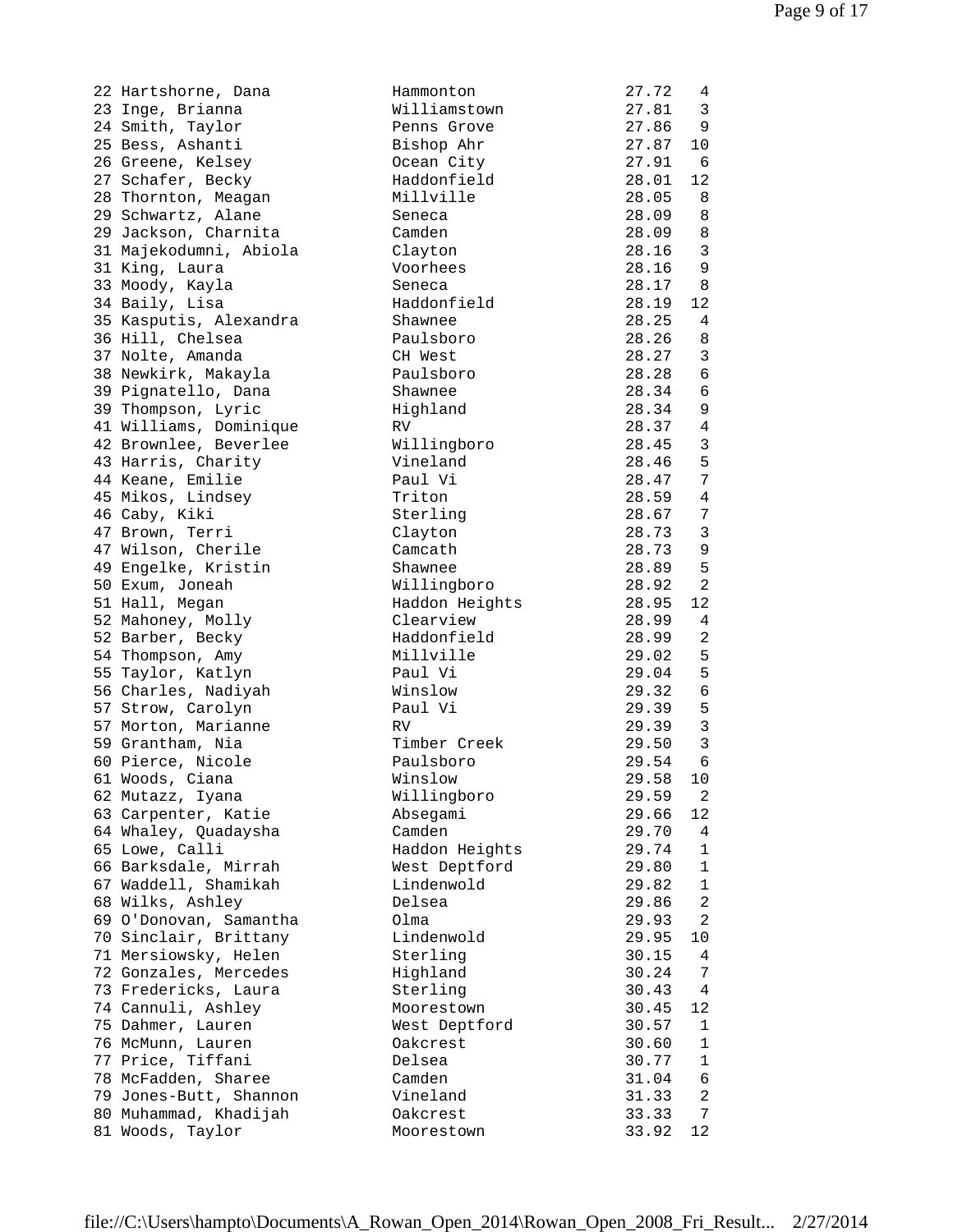Event 8 Girls 400 Meter Dash

| Name                   | Year School      | Finals  | Η#             |
|------------------------|------------------|---------|----------------|
|                        |                  |         |                |
| 1 Snapp, Nijgia        | Oakcrest         | 55.25   | 12             |
| 2 Lewis, Famatta       | Woodrow Wilson   | 57.46   | 10             |
| 3 Muneer, Amirah       | Ewing            | 58.13   | 10             |
| 4 Vuong, Carrie        | Cherry Hill East | 58.55   | 10             |
| 5 Goode, Asja          | Willingboro      | 58.57   | 10             |
| 6 Feldman, Greta       | Haddonfield      | 58.79   | 10             |
| 7 Thomas, Shanavia     | Willingboro      | 59.45   | 11             |
| 8 Crofton, Brianna     | Delsea           | 1:00.05 | 11             |
| 9 Johnson, Assante     | Camden           | 1:00.14 | 11             |
| 10 Corson, Katie       | Ocean City       | 1:00.26 | 9              |
| 11 Jones, Jamie        | Camden           | 1:00.61 | 10             |
| 12 Maloney, June       | Gloucester Cath. | 1:00.92 | 11             |
| 13 Mason, Erin         | Cherokee         | 1:01.02 | 12             |
| 14 Bess, Ashanti       | Bishop Ahr       | 1:01.17 | 11             |
| 15 Grogan, Shannon     | Holy Cross       | 1:01.19 | 12             |
| 16 D'Angelo, Kenzie    | Eastern          | 1:01.39 | $5^{\circ}$    |
| 17 Morgan, Chelsea     | Winslow          | 1:01.66 | 12             |
| 18 Figueroa, Latifa    | Salem            | 1:02.07 | $\overline{3}$ |
| 19 Moultrie, Keysha    | Hammonton        | 1:02.08 | 8              |
|                        | Red Bank Cath.   | 1:02.19 | 7              |
| 20 Tacopino, Adriana   |                  |         |                |
| 21 Brownlee, Beverlee  | Willingboro      | 1:02.38 | 9<br>12        |
| 22 King, Laura         | Voorhees         | 1:02.51 |                |
| 23 Monahan, Chelsea    | CH West          | 1:02.72 | 7              |
| 24 Pignatello, Dana    | Shawnee          | 1:02.76 | $\mathsf 9$    |
| 25 Lombardo, Brittany  | Jackson          | 1:03.02 | 7              |
| 26 brown, jessica      | Haddon Twp.      | 1:03.12 | 5              |
| 27 Brown, Tayona       | Ewing            | 1:03.24 | 11             |
| 28 Fleuristal, Naika   | Paulsboro        | 1:03.37 | 9              |
| 28 Updike, Amber       | Ewing            | 1:03.37 | 6              |
| 30 Abdullah, Amira     | Timber Creek     | 1:03.42 | 12             |
| 31 Jackson, Charnita   | Camden           | 1:03.43 | 12             |
| 32 Fils-saime, Sophia  | Red Bank Cath.   | 1:03.46 | 12             |
| 33 Engelke, Kristin    | Shawnee          | 1:03.50 | 13             |
| 34 Streater, Brianna   | Williamstown     | 1:03.53 | 6              |
| 35 Ambrogi, Kelley     | Paul Vi          | 1:03.66 | 8              |
| 36 Biagi, Brittany     | Clearview        | 1:03.74 | 7              |
| 37 Young, Marra        | Deptford         | 1:03.78 | 8              |
| 38 Tama, Erika         | Shawnee          | 1:03.81 | $7\phantom{.}$ |
| 39 Hill, Chelsea       | Paulsboro        | 1:03.83 | 11             |
| 40 Zenkowich, Danielle | Cinnaminson      | 1:03.84 | 8              |
| 41 Jobs, Jordan        | Absegami         | 1:04.06 | 9              |
| 42 Shaw, Sheama        | Hammonton        | 1:04.13 | 5              |
| 43 Arnold, Melissa     | Timber Creek     | 1:04.15 | 8              |
| 44 Stratton, Nikki     | Sterling         | 1:04.31 | 8              |
| 45 Passaro, Mara       | Seneca           | 1:04.44 | 5              |
| 46 Streater, Alexus    | Williamstown     | 1:04.49 | 8              |
| 47 Jantorno, Alex      | Sterling         | 1:04.50 | 9              |
| 48 Greene, Shannon     | Ocean City       | 1:04.70 | 6              |
| 49 DeCesaris, Marissa  | Cherokee         | 1:04.75 | 8              |
| 50 Baily, Lisa         | Haddonfield      | 1:04.84 | $\mathfrak{Z}$ |
| 51 Dredden, Katrice    | Schalick         | 1:04.91 | 5              |
| 52 King, Alexis        | Woodrow Wilson   | 1:05.25 | 11             |
| 53 Sawyer, Bria        | Woodstown        | 1:05.31 | 4              |
| 54 Newkirk, Makayla    | Paulsboro        | 1:05.43 | 7              |
| 55 Parker, Danae       | Highland         | 1:05.45 | 9              |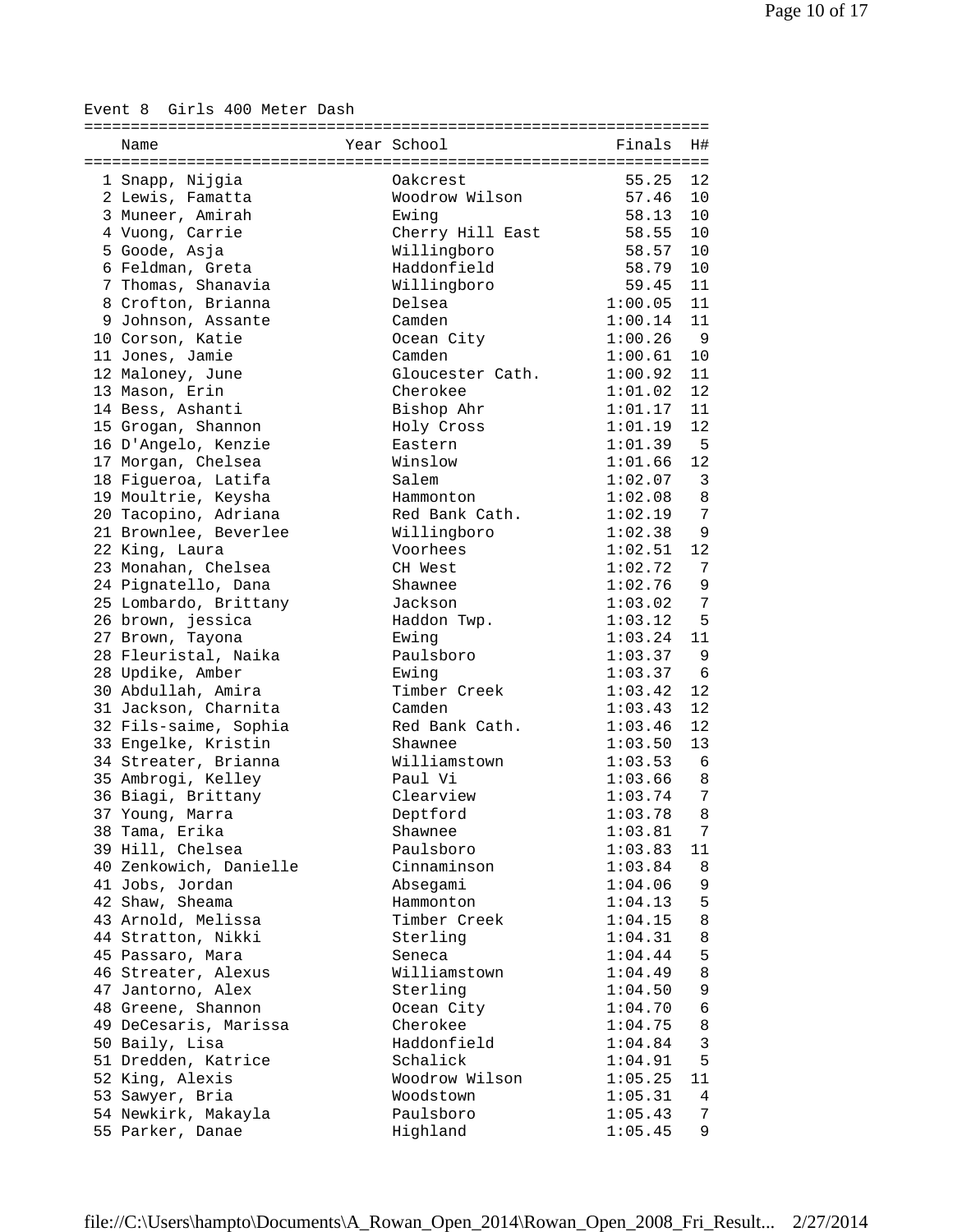| 56 Jackson, Capri              | Absegami         | 1:05.49 | 3              |  |  |  |  |  |  |
|--------------------------------|------------------|---------|----------------|--|--|--|--|--|--|
| 57 Poinsett, Meghan            | Salem            | 1:05.54 | 2              |  |  |  |  |  |  |
| 58 Exum, Joneah                | Willingboro      | 1:05.59 | $\overline{3}$ |  |  |  |  |  |  |
| 59 Johnson, Divada             | West Deptford    | 1:05.65 | 7              |  |  |  |  |  |  |
| 60 Alford, Takiera             | Woodrow Wilson   | 1:05.72 | 7              |  |  |  |  |  |  |
| 61 Martin, Megan               | Clearview        | 1:05.80 | $\overline{3}$ |  |  |  |  |  |  |
| 62 Marro, Meghan               | Cherry Hill East | 1:05.84 | $\overline{9}$ |  |  |  |  |  |  |
| 63 Kernan, Kathleen            | Sterling         | 1:05.99 | $\sqrt{6}$     |  |  |  |  |  |  |
| 64 Kempf, Rebecca              | Cherokee         | 1:06.00 | $\overline{4}$ |  |  |  |  |  |  |
| 65 Smith, Chloe                | Seneca           | 1:06.04 | $\mathbf{3}$   |  |  |  |  |  |  |
| 66 House, Amani                | Camcath          | 1:06.31 | $\mathbf{1}$   |  |  |  |  |  |  |
| 67 Tzaferos, Alexa             | Hammonton        | 1:06.33 | 3              |  |  |  |  |  |  |
| 68 Brown, Terri                | Clayton          | 1:06.47 | $\mathbf{1}$   |  |  |  |  |  |  |
| 69 Gbesi, Pittee               | Highland         | 1:06.50 | 5              |  |  |  |  |  |  |
| 70 Caruso, Justine             | Paul Vi          | 1:06.63 | $\overline{3}$ |  |  |  |  |  |  |
| 71 Koumatos, Renee             | Moorestown       | 1:06.74 | 5              |  |  |  |  |  |  |
| 72 Thompson, Jasmine           | Triton           | 1:07.01 | 13             |  |  |  |  |  |  |
| 73 Mulkey, Camille             | Oakcrest         | 1:07.02 | 5              |  |  |  |  |  |  |
| 74 McEady, Naceirra            | Woodrow Wilson   | 1:07.15 | 6              |  |  |  |  |  |  |
| 75 Maley, Kim                  | Woodstown        | 1:07.31 | 2              |  |  |  |  |  |  |
| 76 Bacho, Carolyn              | Holy Cross       | 1:07.45 | 4              |  |  |  |  |  |  |
| 77 Zapfe, Emmalisa             | CH West          | 1:07.68 | 4              |  |  |  |  |  |  |
| 78 Simon, Jenn                 | Seneca           | 1:07.76 | 2              |  |  |  |  |  |  |
| 79 Steffney, Katherine         | West Deptford    | 1:07.83 | 4              |  |  |  |  |  |  |
| 80 Brown, Vaunique             | Vineland         | 1:07.84 | 13             |  |  |  |  |  |  |
| 81 Nock, Imani                 | Woodrow Wilson   | 1:08.42 | $\overline{4}$ |  |  |  |  |  |  |
| 82 Fogarty, Mary               | Olma             | 1:08.54 | 6              |  |  |  |  |  |  |
| 83 Ruocco, Mariel              | Lindenwold       | 1:08.64 | 2              |  |  |  |  |  |  |
| 84 Baez, Amanda                | Highland         | 1:08.77 | 4              |  |  |  |  |  |  |
| 85 Badger, Jasmine             | Olma             | 1:08.88 | 2              |  |  |  |  |  |  |
| 86 Manning, Meisha             | Vineland         | 1:09.21 | 13             |  |  |  |  |  |  |
| 87 Felton, Javonne             | Vineland         | 1:09.54 | 6              |  |  |  |  |  |  |
| 88 Oswald, Coulson             | Haddonfield      | 1:10.01 | $\mathbf{1}$   |  |  |  |  |  |  |
| 89 Beck, Johanna               | Clayton          | 1:10.36 | 13             |  |  |  |  |  |  |
| 90 Casselle, Kaitlyn           | Delsea           | 1:10.53 | 4              |  |  |  |  |  |  |
| 91 Smith, Mara                 | Paul Vi          | 1:11.05 | 2              |  |  |  |  |  |  |
| 92 Perrino, Anna               | Woodstown        | 1:11.40 | 1              |  |  |  |  |  |  |
| 93 Baker, Caitlin              | Delsea           | 1:11.52 | 10             |  |  |  |  |  |  |
| 94 Jenkins, Jade               | Oakcrest         | 1:14.04 | 2              |  |  |  |  |  |  |
| 95 Cardenas, Pamela            | Lindenwold       | 1:14.36 | $\overline{a}$ |  |  |  |  |  |  |
| 96 Cassidy, Elizabeth          | Schalick         | 1:18.62 | 13             |  |  |  |  |  |  |
| 97 Garwood, Sarah              | Schalick         | 1:18.99 | 1              |  |  |  |  |  |  |
| 98 Batten, Julie               | Absegami         | 1:19.40 | 1              |  |  |  |  |  |  |
| 99 Arsenault, Alyssa           | Camcath          | 1:21.64 | 1              |  |  |  |  |  |  |
|                                |                  |         |                |  |  |  |  |  |  |
| Girls 800 Meter Run<br>Event 9 |                  |         |                |  |  |  |  |  |  |
|                                |                  |         |                |  |  |  |  |  |  |

| Name                      | Year School      | Finals  |
|---------------------------|------------------|---------|
| 1 Kott, Britney           | Millville        | 2:16.33 |
| 2 Kott, Brooke            | Millville        | 2:16.76 |
| 3 Feldman, Greta          | Haddonfield      | 2:17.32 |
| 4 Petruzzellis, Katherine | Voorhees         | 2:20.04 |
| 5 Tetreault, Allison      | Moorestown       | 2:20.19 |
| 6 Shoolbraid, Kari        | Voorhees         | 2:20.37 |
| 7 Bohi, Mary              | Seneca           | 2:21.16 |
| 8 Maloney, Paige          | Gloucester Cath. | 2:22.08 |
| 9 Wuko, Tara              | Wild. Cath.      | 2:22.27 |
| 10 Snapp, Nijgia          | Oakcrest         | 2:22.39 |
| 11 Davis, Alexandra       | Eastern          | 2:22.88 |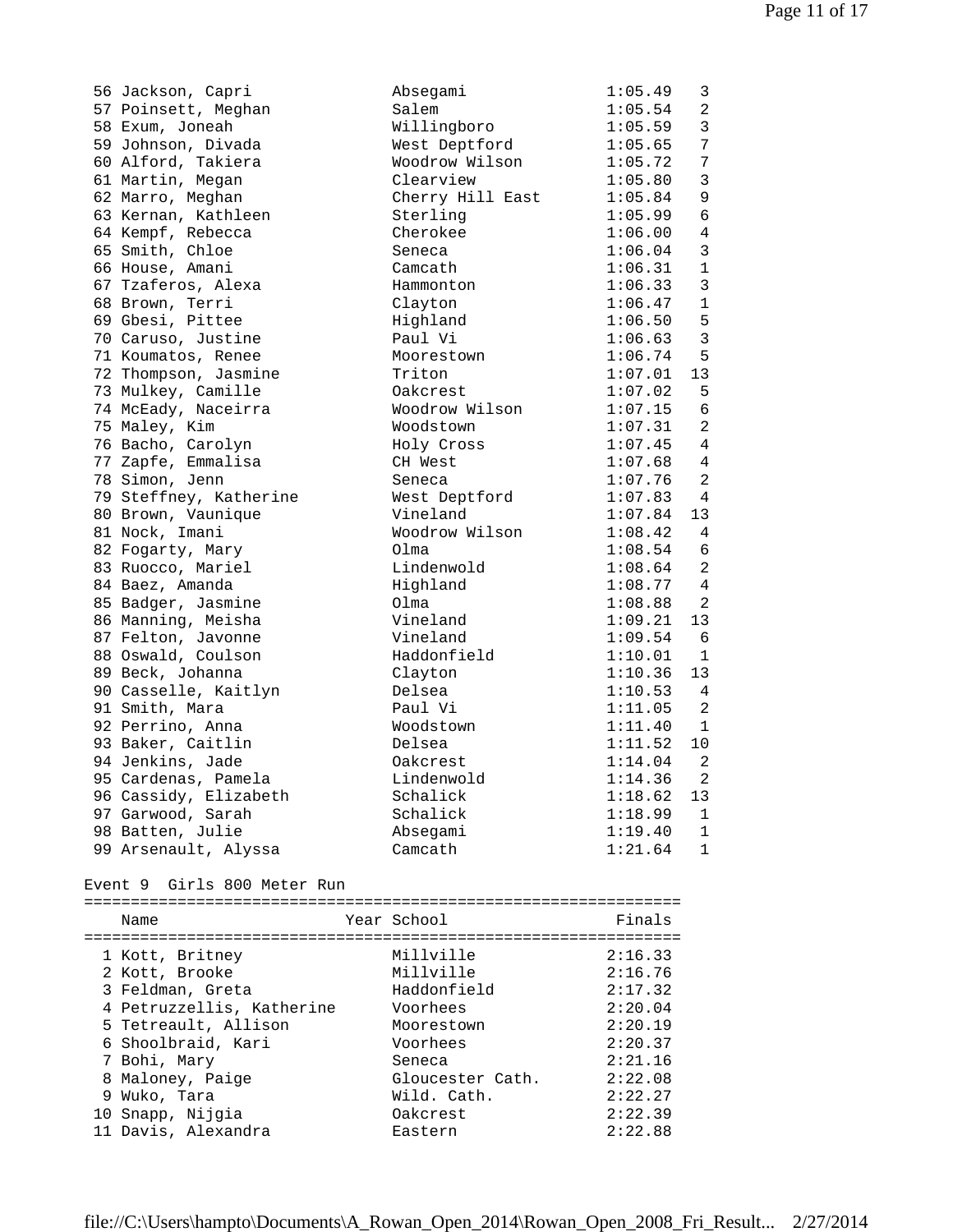12 Deckert, Ashley 13 Cohen, Barrie 14 Rochford, Katie 15 Crowe, Briana 16 Sachetti, Selena 17 Greenberg, Rachel 18 Prendergast, Kristin 19 Carlson, Rachel 20 Chanik, Carol 21 Barletta, Andrea 22 Amendolia, Alexandra 23 Canderan, Rebecca 24 Streater, Brianna 25 Callahan, Ashley 26 Blount, Asiah 27 Penza, Megan 28 Lynn, Robin 29 Rivera, Marielena 29 Kempton, Jennifer 31 brown, jessica 32 Boyd, Miriam 33 Goldstein, Lauren 34 Czuba, Lindsay 35 Haggerty, Samantha 36 Abdullah, Amira 37 Figueroa, Latifa 38 Torok, Samantha 39 Meyer, Alex 40 Chatman, Venecia 41 O'Malley, Rebecca 42 Livecchi, Megan 43 Clark, Victoria 44 Reagan, Lauren 45 Streater, Alexus 46 LaRatta, Nicole 47 Arnold, Melissa 48 Scott, Carlie 49 Barron, Rebecca 50 Monahan, Chelsea 51 Dot, Torri 52 Harris, Christian 53 Pasquarello, Brittany 54 Petronglo, Kaitlyn 55 Bell, Jordan 56 Hale, Diana 57 Serrano, Yolanda 58 Bohorquez, Jessica 59 Clay, Keileesha 60 Kelly, Morgan 61 Radlinger, Stephanie 61 Lunny, Courtney 63 Giles, Lauren 64 Masoero, Ally 65 Stephens, Karley 66 Lafferty, Amanda 67 Brandt, Kelli 68 Brasch, Morgan 69 Festa, Taylor 70 Rachel, Busarello 71 Chila, Christina

| Delsea           | 2:23.00 |
|------------------|---------|
| Eastern          | 2:24.53 |
| Red Bank Cath.   | 2:25.04 |
| MonDon           | 2:25.35 |
| Absegami         | 2:26.59 |
| Pitman           | 2:26.70 |
| Highland         | 2:26.73 |
| Oakcrest         | 2:28.21 |
| Red Bank Cath.   | 2:28.29 |
| Jackson          | 2:28.66 |
| Hammonton        | 2:28.79 |
| Ocean City       | 2:29.35 |
| Williamstown     | 2:29.49 |
|                  | 2:30.07 |
| Paul Vi          |         |
| <b>RV</b>        | 2:30.11 |
| Glassboro        | 2:30.53 |
| Voorhees         | 2:31.06 |
| Lindenwold       | 2:31.11 |
| Shawnee          | 2:31.11 |
| Haddon Twp.      | 2:31.29 |
| Camden           | 2:31.31 |
| Moorestown       | 2:31.40 |
| Cherokee         | 2:31.74 |
| Shawnee          | 2:31.82 |
| Timber Creek     | 2:31.96 |
| Salem            | 2:32.26 |
| Eastern          | 2:32.44 |
| Sterling         | 2:32.48 |
| Camden           | 2:32.87 |
| Bishop Eustace   | 2:33.02 |
| Bishop Eustace   | 2:33.70 |
| Woodrow Wilson   | 2:33.76 |
| Shawnee          | 2:34.22 |
| Williamstown     | 2:34.80 |
| Bishop Eustace   | 2:35.04 |
| Timber Creek     | 2:35.14 |
| West Deptford    | 2:35.56 |
|                  | 2:35.64 |
| Haddon Heights   |         |
| CH West          | 2:35.79 |
| Gloucester Cath  | 2:36.05 |
| Moorestown       | 2:36.14 |
| RV               | 2:36.78 |
| Schalick         | 2:37.07 |
| Holy Cross       | 2:37.25 |
| Highland         | 2:37.51 |
| Sterling         | 2:38.13 |
| Edison           | 2:39.14 |
| Schalick         | 2:39.25 |
| Wild. Cath.      | 2:39.58 |
| Sterling         | 2:39.68 |
| Red Bank Cath.   | 2:39.68 |
| Deptford         | 2:39.83 |
| Cherokee         | 2:40.43 |
| Ocean City       | 2:40.46 |
| Williamstown     | 2:41.01 |
| Bordentown       | 2:41.29 |
| Clearview        | 2:41.46 |
| Cherry Hill East | 2:41.76 |
| Gloucester Cath. | 2:42.27 |
| Paulsboro        | 2:42.67 |
|                  |         |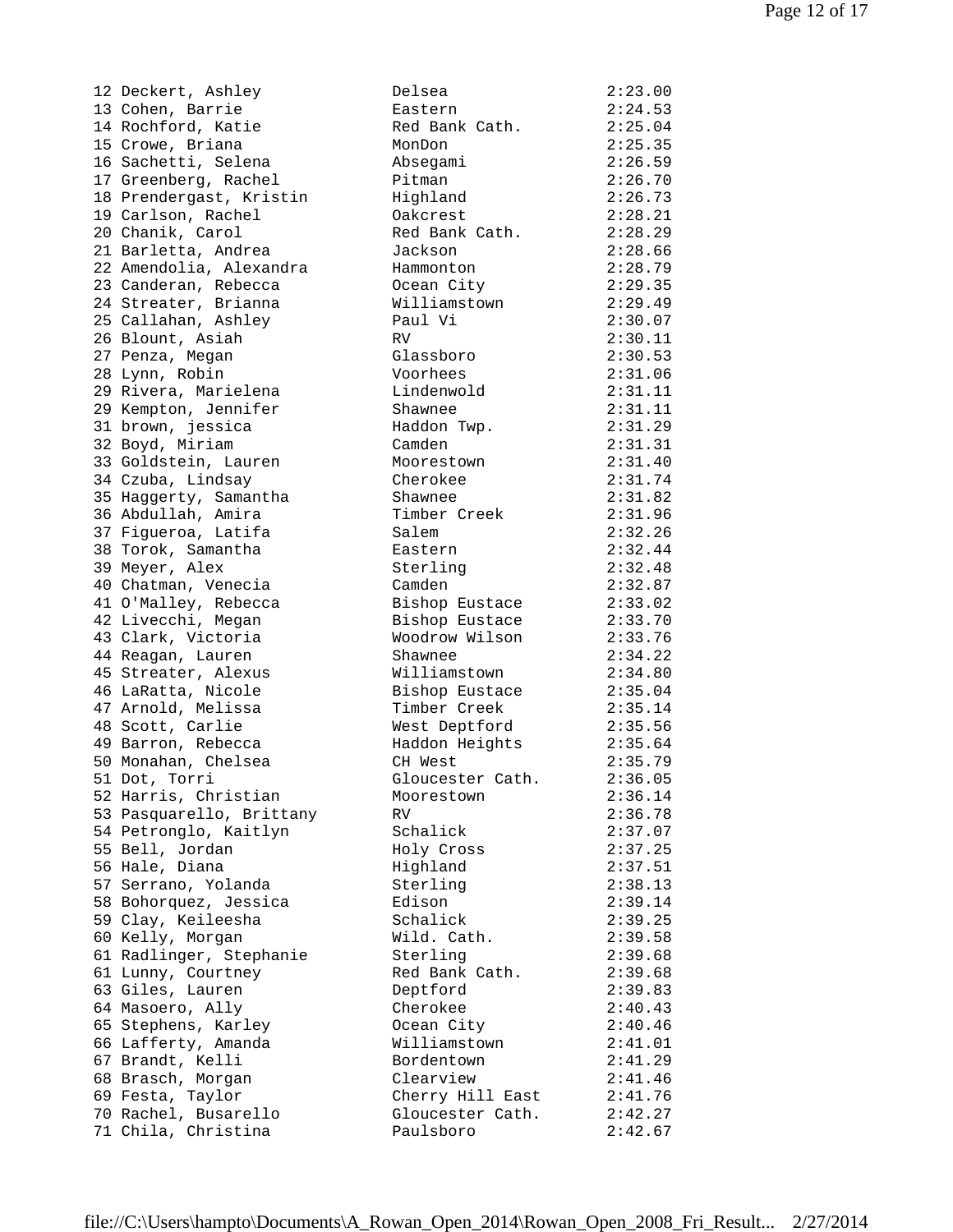| 72 Fedora, Jael             | Woodstown        | 2:42.70 |
|-----------------------------|------------------|---------|
| 73 Smith, Kori              | Absegami         | 2:42.73 |
| 74 McKendry, Colleen        | West Deptford    | 2:43.24 |
| 75 DeCesaris, Marissa       | Cherokee         | 2:43.31 |
| 76 Dzuban, Darcy            | Edison           | 2:43.61 |
| 77 Rohn, Dyamond            | Willingboro      | 2:44.10 |
| 78 Taylor, Alexandra        | Haddon Heights   | 2:44.19 |
| 79 King, Alexis             | Woodrow Wilson   | 2:44.61 |
| 80 Fleuristal, Naika        | Paulsboro        | 2:44.78 |
| 81 Dooley, Emily            | Vineland         | 2:45.02 |
| 82 Hepler, Sarah            | Woodstown        | 2:45.12 |
| 83 Carbone-DiCarlo, Frankie | Absegami         | 2:45.52 |
| 84 Beebe, Chelsea           | Seneca           | 2:46.08 |
| 85 Lam, Melody              | Glassboro        | 2:46.86 |
| 86 MACCARONE, Gina          | Paulsboro        | 2:46.92 |
| 87 Fogarty, Michelle        | Olma             | 2:47.53 |
| 88 Glick, Aleia             | Delsea           | 2:47.71 |
| 89 Brocco, Talia            | West Deptford    | 2:48.00 |
| 90 Dougherty, Kelsie        | RV               | 2:49.62 |
| 91 Gonzales, Mary Colleen   | Paul Vi          | 2:50.76 |
| 92 Davenport, Cara          | Salem            | 2:54.65 |
| 93 Keller, Jaclyn           | Delsea           | 2:56.65 |
| 94 Reed, Tiffany            | Seneca           | 2:58.35 |
| 95 Gazarra, Kristen         | Hammonton        | 2:59.02 |
| 96 Beck, Johanna            | Clayton          | 3:00.82 |
| 97 Clendaniel, Alicea       | Vineland         | 3:01.98 |
| 98 Bangura, Marie           | Olma             | 3:12.72 |
| 99 Pezzner, Allison         | Cherry Hill East | 3:13.71 |
| 100 Reeves, Morgan          | Salem            | 3:38.81 |

Event 11 Girls 1600 Meter Run

| Name                      |  | Year School      | Finals  |  |  |  |  |
|---------------------------|--|------------------|---------|--|--|--|--|
|                           |  |                  |         |  |  |  |  |
| 1 Thompson, Melanie       |  | Voorhees         | 4:56.28 |  |  |  |  |
| 2 Doyle, Casey            |  | Shawnee          | 5:10.82 |  |  |  |  |
| 3 Petruzzellis, Katherine |  | Voorhees         | 5:13.10 |  |  |  |  |
| 4 Hall, Marielle          |  | Haddonfield      | 5:13.81 |  |  |  |  |
| 5 McGrainer, Nicole       |  | Seneca           | 5:16.41 |  |  |  |  |
| 6 Showers, Melissa        |  | Cherry Hill East | 5:16.89 |  |  |  |  |
| 7 Wuko, Tara              |  | Wild. Cath.      | 5:19.26 |  |  |  |  |
| 8 Curtis, Christine       |  | Voorhees         | 5:19.38 |  |  |  |  |
| 9 Horn, Lyndsy            |  | Seneca           | 5:21.47 |  |  |  |  |
| 10 Brinkofski, Anjelica   |  | Bishop Ahr       | 5:23.63 |  |  |  |  |
| 11 Capozzi, Michelle      |  | Red Bank Cath.   | 5:24.36 |  |  |  |  |
| 12 Rollins, Molly         |  | Cinnaminson      | 5:27.65 |  |  |  |  |
| 13 Stanek, Jessica        |  | West Deptford    | 5:29.07 |  |  |  |  |
| 14 O'Donnell, Felicia     |  | Delsea           | 5:29.88 |  |  |  |  |
| 15 Sachetti, Selena       |  | Absegami         | 5:32.31 |  |  |  |  |
| 16 Hess, Michelle         |  | Eastern          | 5:34.16 |  |  |  |  |
| 17 Belko, Maureen         |  | Triton           | 5:34.53 |  |  |  |  |
| 18 Rogers, Brianna        |  | Moorestown       | 5:34.62 |  |  |  |  |
| 19 Manser, Gwyneth        |  | Cherry Hill East | 5:35.51 |  |  |  |  |
| 20 Meyer, Alex            |  | Sterling         | 5:36.19 |  |  |  |  |
| 21 Griffin, Carli         |  | Delsea           | 5:37.00 |  |  |  |  |
| 22 Caraballo, Angelica    |  | Vineland         | 5:37.55 |  |  |  |  |
| 23 Krause, Alyson         |  | West Deptford    | 5:38.42 |  |  |  |  |
| 24 Mathis, Kristin        |  | Williamstown     | 5:39.34 |  |  |  |  |
| 25 Harris, Alyssa         |  | Millville        | 5:39.86 |  |  |  |  |
| 26 Donatone, Stephanie    |  | Moorestown       | 5:40.77 |  |  |  |  |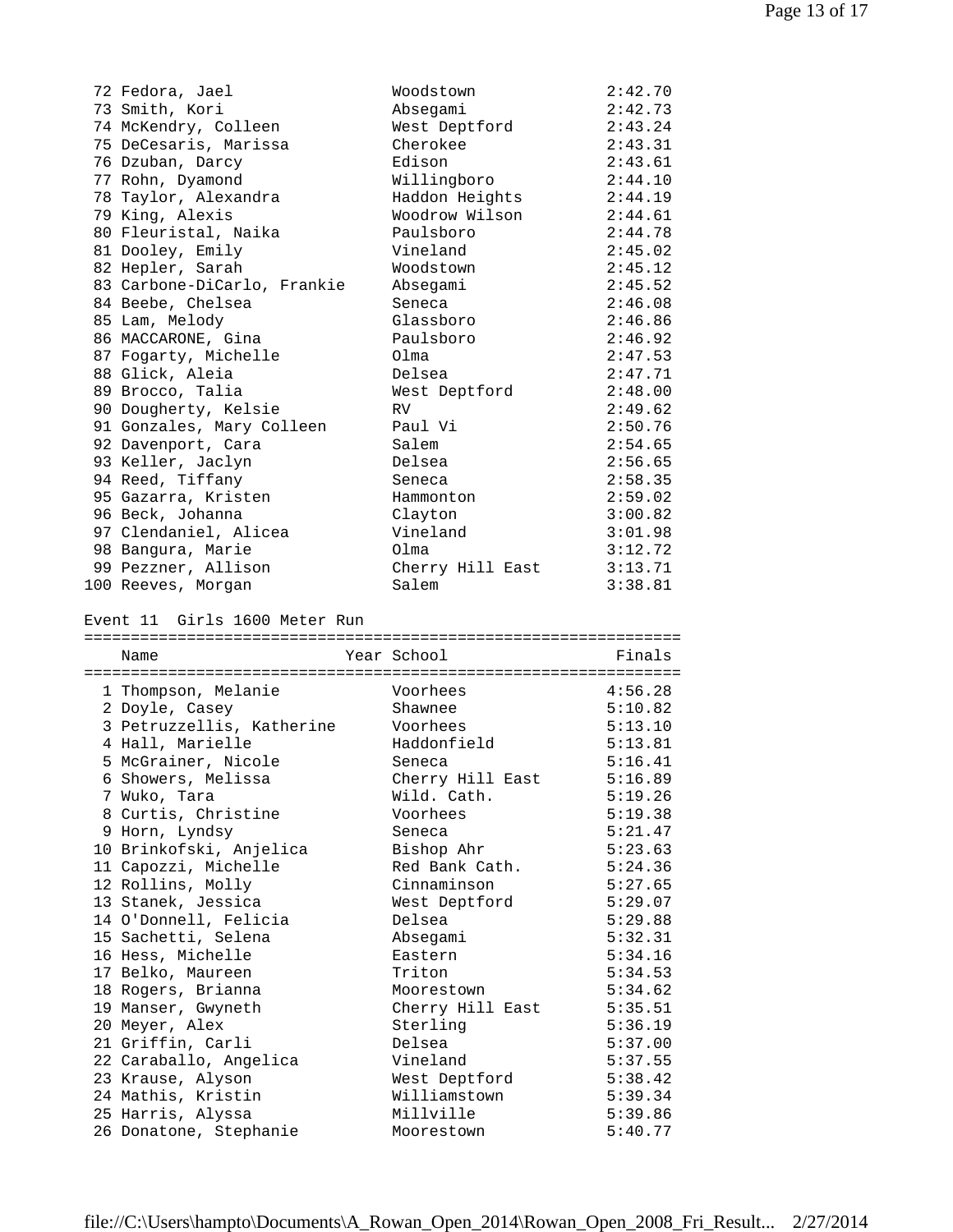| 27 Quinn, Rachel       | Haddon Heights           | 5:43.48 |
|------------------------|--------------------------|---------|
| 28 Eller, Amanda       | Millville                | 5:43.55 |
| 29 Mendez, Brenda      | Delsea                   | 5:45.27 |
| 30 Hudrick, Bridget    | Triton                   | 5:45.89 |
| 31 Hecky, Rachel       | Ewing                    | 5:46.08 |
| 32 Simpson, Kathryn    | RV.                      | 5:48.24 |
| 33 Twomey, Emily       | Seneca                   | 5:49.57 |
| 34 Jackson, Kendall    | Moorestown               | 5:50.61 |
| 35 Stansbury, Amy      | Cherokee                 | 5:50.76 |
| 36 Kerno, Amanda       | Timber Creek             | 5:51.16 |
| 37 Hagarty, Kaitlyn    | Bishop Eustace           | 5:51.65 |
| 38 Giles, Lauren       | Deptford                 | 5:52.74 |
| 39 Shiles, Erica       | Clearview                | 5:52.83 |
| 40 Thompson, Colleen   | Cherry Hill East 5:53.10 |         |
| 41 Wiechecki, Melanie  | Olma                     | 5:53.28 |
| 42 Colligan, Lyndsey   | Cherokee                 | 5:54.25 |
| 43 Koob, Caitlin       | Jackson                  | 5:54.35 |
|                        | Timber Creek             |         |
| 44 Palmucci, Nicole    |                          | 5:54.93 |
| 45 Smith, Taylor       | Penns Grove              | 5:55.12 |
| 46 MACCARONE, Gina     | Paulsboro                | 5:55.16 |
| 47 Maher, Kelsey       | Jackson                  | 5:55.65 |
| 48 O'Mara, Shannon     | Shawnee                  | 5:55.75 |
| 49 Dole, Amanda        | Clearview                | 5:58.25 |
| 50 Hayes, Erin         | Robbinsville             | 5:59.85 |
| 51 Rochford, Heather   | Red Bank Cath.           | 6:00.42 |
| 52 Agresta, Jordan     | Williamstown             | 6:01.15 |
| 53 Berschler, Shana    | Oakcrest                 | 6:02.73 |
| 54 Sharpe, Sarah       | Shawnee                  | 6:02.97 |
| 55 Chila, Christina    | Paulsboro                | 6:02.98 |
| 56 Mulvenna, Erin      | Olma                     | 6:03.75 |
| 57 Leighton, Sam       | Williamstown             | 6:03.93 |
| 58 Davis, Destiny      | Winslow                  | 6:05.00 |
| 59 Hewitt, Sara        | Haddonfield              | 6:05.96 |
| 60 Johnson, Danielle   | Triton                   | 6:06.98 |
| 61 Whelan, Courtney    | Cumberland               | 6:08.07 |
| 62 Filippello, Lauren  | Highland                 | 6:08.26 |
| 63 Smith, Kori         | Absegami                 | 6:08.40 |
| 64 Dooley, Emily       | Vineland                 | 6:08.66 |
| 65 Goldstein, Stef     | Cherokee                 | 6:08.79 |
| 66 Attanasi, Brooke    | Hammonton                | 6:08.90 |
| 67 Owens, Danielle     | Vineland                 | 6:12.12 |
| 68 Gallagher, Nicole   | Cinnaminson              | 6:12.16 |
| 69 Lees, Stephanie     | Sterling                 | 6:13.42 |
| 70 Quigley, Erin       | Camcath                  | 6:13.71 |
| 71 Savarese, April     | Red Bank Cath.           | 6:15.77 |
| 72 Mitchell, Taylor    | Millville                | 6:18.16 |
|                        |                          |         |
| 73 Brennan, Heather    | Sterling                 | 6:18.47 |
| 74 Ling, Kelli         | Highland                 | 6:19.46 |
| 75 Dolbow, Stephanie   | Woodstown                | 6:20.72 |
| 76 Birchall, Megan     | Wild. Cath.              | 6:21.77 |
| 77 Harvey, Shelia      | Deptford                 | 6:22.11 |
| 78 Ziegler, Sara       | Camcath                  | 6:24.65 |
| 79 Gaetano, Jill       | Paul Vi                  | 6:27.07 |
| 80 Paccione, Katie     | Camcath                  | 6:31.63 |
| 81 Kanz, Laura         | Hammonton                | 6:33.31 |
| 82 Stukowski, Kiersten | Clayton                  | 6:36.17 |
| 83 Dispoto, Laura      | Hammonton                | 6:53.96 |
| 84 Rodriguez, Keishla  | Schalick                 | 6:54.74 |
| 85 Konopka, Marisa     | Haddon Heights           | 7:16.55 |
| 86 Kolbach, Ana        | Haddon Heights           | 7:45.97 |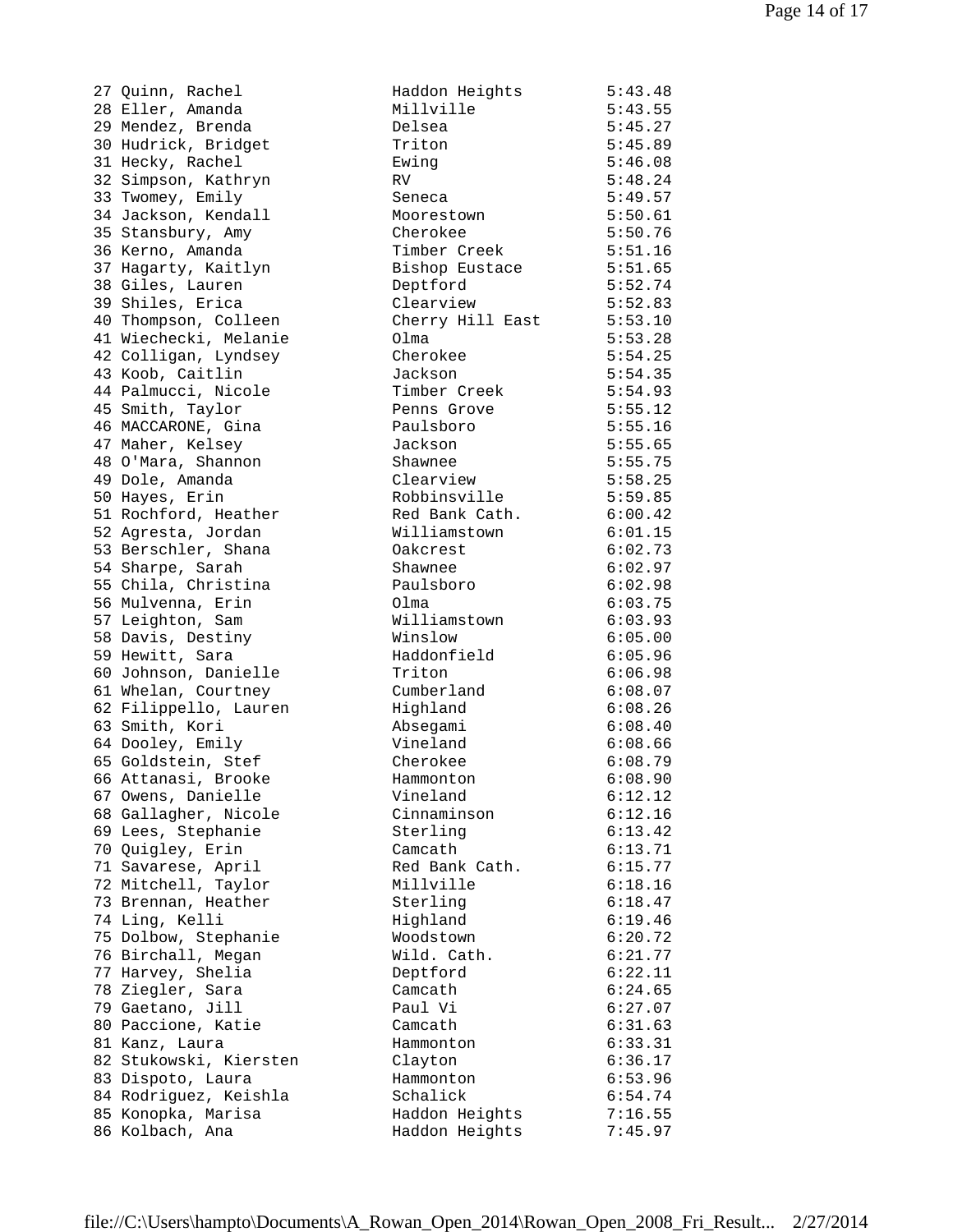-- Morris, Hillary **Ocean City** X5:56.91

Event 12 Girls 2000 Meter Steeplechase Unseeded Section

| Name                 | Year School    | Finals  |
|----------------------|----------------|---------|
|                      |                |         |
| 1 Schaumburg, Jessie | Voorhees       | 8:05.53 |
| 2 Holt, Lauren       | Seneca         | 8:22.27 |
| 3 Ceniccola, Anna    | Ocean City     | 8:23.20 |
| 4 Borsellino, Lisa   | Haddon Heights | 8:40.60 |
| 5 Warren, Laura      | Triton         | 8:40.74 |
| 6 Birchmeier, Katie  | Ocean City     | 8:45.55 |
| 7 Gray, Kylie        | Haddon Heights | 8:53.34 |
| 8 Heim, Gretchen     | Moorestown     | 9:02.34 |
| 9 Owens, Danielle    | Vineland       | 9:29.02 |
| 10 Koehler. Grace    | Bishop Eustace | 9:38.78 |
| 11 Henderson, Karlee | Woodstown      | 9:44.85 |
| 12 Richardson, Jamie | Clearview      | 9:44.86 |
| 13 Fuller, Kirsten   | Woodstown      | 9:55.33 |
| 14 Dougherty, Kiley  | Bordentown     | 9:55.40 |
| 15 Davis, Megan      | Bordentown     | 9:55.64 |

Event 14 Girls 5000 Meter Run

| Name                 |  | Year School    | Finals   |  |  |  |  |
|----------------------|--|----------------|----------|--|--|--|--|
|                      |  |                |          |  |  |  |  |
| 1 Spratford, Katrina |  | Voorhees       | 18:08.39 |  |  |  |  |
| 2 Prendergast, Gabby |  | Highland       | 19:07.64 |  |  |  |  |
| 3 gallagher, holly   |  | Haddon Twp.    | 19:11.02 |  |  |  |  |
| 4 Dovell, Brooke     |  | Timber Creek   | 19:25.15 |  |  |  |  |
| 5 Ramstad, Monica    |  | Haddonfield    | 19:35.02 |  |  |  |  |
| 6 Malloy, Kelly      |  | Bishop Eustace | 19:36.83 |  |  |  |  |
| 7 Manochi, Haley     |  | Haddonfield    | 20:05.86 |  |  |  |  |
| 8 Kearns, Kristen    |  | Cherokee       | 20:16.62 |  |  |  |  |
| 9 Cavallo, Amanda    |  | MonDon         | 20:20.56 |  |  |  |  |
| 10 Costello, Kirby   |  | MonDon         | 20:37.76 |  |  |  |  |
| 11 Wheeler, Kelsey   |  | Moorestown     | 20:57.77 |  |  |  |  |
| 12 Lazarte, Lindsey  |  | Edison         | 21:10.79 |  |  |  |  |
| 13 Morris, Alexis    |  | Moorestown     | 21:16.42 |  |  |  |  |
| 14 Perticari, Ilyssa |  | Holy Cross     | 21:47.26 |  |  |  |  |
| 15 Sarver, Janine    |  | Timber Creek   | 21:51.02 |  |  |  |  |

Event 15 Girls 3200 Meter Run

| Name                 | Year School    | Finals   |
|----------------------|----------------|----------|
|                      |                |          |
| 1 Venables, Megan    | Highland       | 11:09.34 |
| 2 McGlinchey, Meghan | West Deptford  | 11:09.86 |
| 3 Whitney, Colette   | Voorhees       | 11:19.07 |
| 4 Peacock, Jena      | Olma           | 11:21.51 |
| 5 Loretto, Krissa    | MonDon         | 11:22.22 |
| 6 Flynn, Megan       | Robbinsville   | 11:23.11 |
| 7 Sikkema, Lizzy     | Haddonfield    | 11:32.76 |
| 8 Spinelli, Mia      | Haddonfield    | 11:39.07 |
| 9 Bresnahan, Emily   | Cinnaminson    | 11:42.06 |
| 10 Rooney, Emily     | Red Bank Cath. | 11:43.62 |
| 11 Casiello, Chrissy | Wild. Cath.    | 11:47.63 |
| 12 Sikkema, Jacky    | Haddonfield    | 11:56.86 |
| 13 Powell, Austin    | Seneca         | 12:03.57 |
| 14 Kearns, Maqqie    | Cherokee       | 12:03.61 |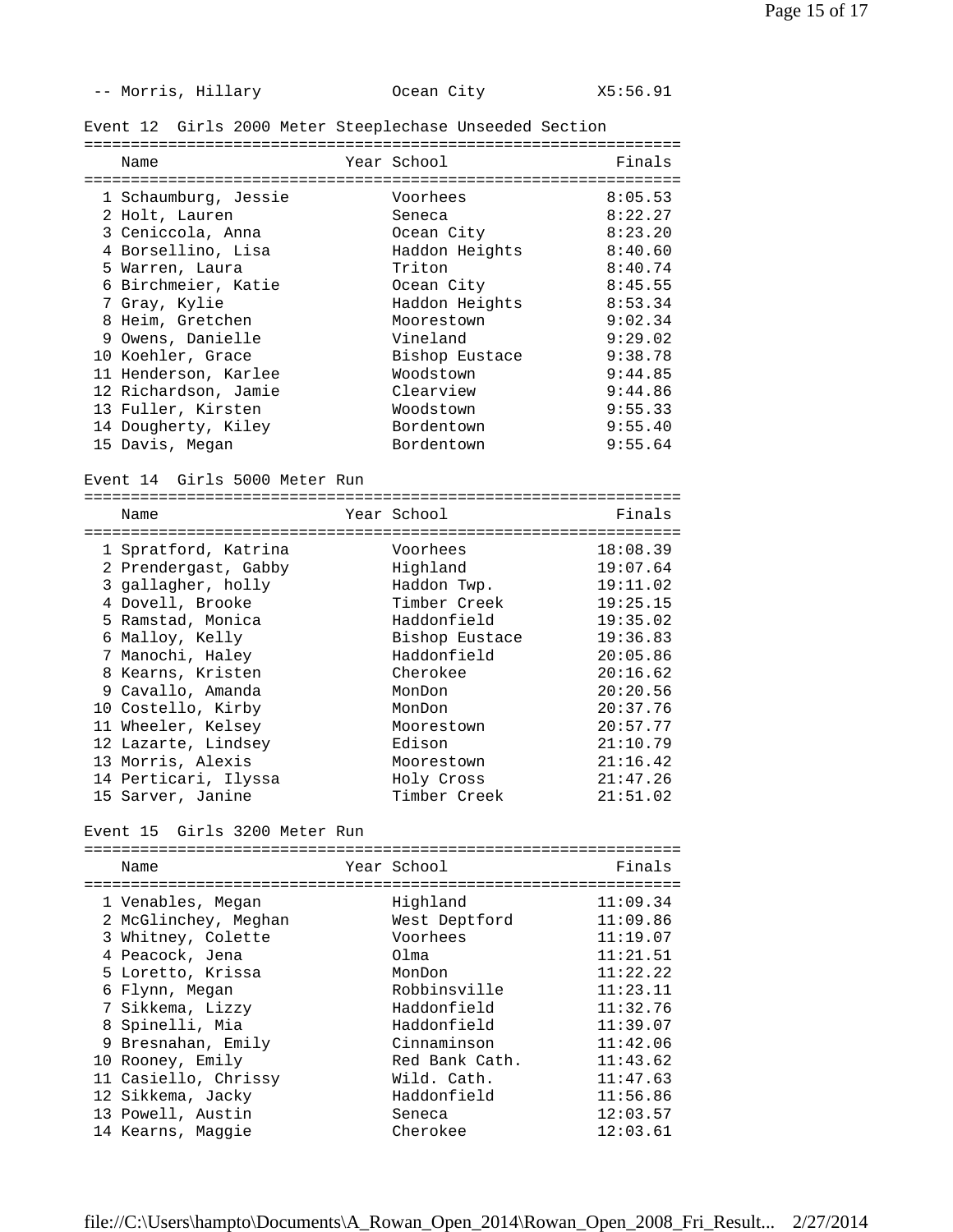| 15 Mulvenna, Erin         | Olma           | 12:05.68 |
|---------------------------|----------------|----------|
| 16 Gala, Kinisha          | Voorhees       | 12:17.53 |
| 17 Levinson, Kaitlyn      | Moorestown     | 12:17.81 |
| 18 White, Melissa         | Shawnee        | 12:23.48 |
| 19 Finnegan, Molly        | Camcath        | 12:31.52 |
| 20 Fee, Emily             | Schalick       | 12:34.18 |
| 21 Casares, Alex          | Absegami       | 12:48.07 |
| 22 Rogers, Bridget        | Red Bank Cath. | 12:58.22 |
| 23 Peoples, Alexis        | Seneca         | 12:58.54 |
| 24 Wirth, Amanda          | Schalick       | 13:07.99 |
| 25 Masciocchi, Bernadette | RV.            | 13:12.21 |
| 26 Henderson, Karlee      | Woodstown      | 13:14.71 |
| 27 Bohling, Lindsay       | Moorestown     | 13:15.15 |
| 28 Rumen, Jackyln         | Voorhees       | 13:15.87 |
| 29 Vogel, Laurie          | Ocean City     | 13:20.55 |
| 30 Ferry, Amy             | Absegami       | 13:21.19 |
| 31 Lees, Stephanie        | Sterling       | 13:33.91 |
| 32 Wentz, Samantha        | Haddon Heights | 13:34.69 |
| 33 Calemmo, Katherine     | Wild. Cath.    | 13:59.15 |
| 33 Roy, Molly             | Moorestown     | 13:59.15 |
| 35 Ezykowich, Amanda      | Edison         | 14:08.73 |
| 36 Penza, Morgan          | Hammonton      | 14:19.54 |
| 37 Skocik, Heather        | Woodstown      | 14:28.57 |
| 38 Smith, Erin            | Delsea         | 14:30.48 |

Event 16 Girls 400 Meter Hurdles

|  | Name                   |  | Year School    | Finals  | H#             |  |  |  |  |
|--|------------------------|--|----------------|---------|----------------|--|--|--|--|
|  |                        |  |                |         |                |  |  |  |  |
|  | 1 Gainey, Shaquanda    |  | Camden         | 1:05.92 | 6              |  |  |  |  |
|  | 2 Hansel, Shantoy      |  | Ewing          | 1:06.84 | 5              |  |  |  |  |
|  | 3 Muneer, Amirah       |  | Ewing          | 1:08.08 | 6              |  |  |  |  |
|  | 4 Clark, Victoria      |  | Woodrow Wilson | 1:08.12 | 6              |  |  |  |  |
|  | 5 Lindsey, Keyona      |  | Woodrow Wilson | 1:08.72 | 5              |  |  |  |  |
|  | 6 Bradley, Kristen     |  | Shawnee        | 1:09.46 | $\overline{4}$ |  |  |  |  |
|  | 7 Sledge-Maith, Janaia |  | RV.            | 1:09.89 | 6              |  |  |  |  |
|  | 8 Lista, Annette       |  | Hammonton      | 1:09.95 | 5              |  |  |  |  |
|  | 9 Kendrick, Lindsey    |  | Voorhees       | 1:10.14 | 5              |  |  |  |  |
|  | 10 Jobs, Jordan        |  | Absegami       | 1:11.01 | 4              |  |  |  |  |
|  | 11 Baker, Kelly        |  | Cinnaminson    | 1:11.78 | 5              |  |  |  |  |
|  | 12 Brown, Tayona       |  | Ewing          | 1:11.88 | 5              |  |  |  |  |
|  | 13 DeBose, Alesha      |  | Oakcrest       | 1:12.07 | 6              |  |  |  |  |
|  | 14 Alicea, Jahira      |  | Absegami       | 1:12.56 | 4              |  |  |  |  |
|  | 15 Hunt, Damarise      |  | Delsea         | 1:13.10 | 4              |  |  |  |  |
|  | 16 Peak, Beth          |  | Holy Cross     | 1:13.76 | 4              |  |  |  |  |
|  | 17 Poinsett, Meghan    |  | Salem          | 1:14.05 | $\overline{2}$ |  |  |  |  |
|  | 18 Farrell, Lauren     |  | Voorhees       | 1:14.76 | 2              |  |  |  |  |
|  | 19 Yanucil, Melissa    |  | Bordentown     | 1:15.43 | $\overline{2}$ |  |  |  |  |
|  | 20 Goldstein, Megan    |  | Red Bank Cath. | 1:15.52 | $\overline{3}$ |  |  |  |  |
|  | 21 Farquhar, Heather   |  | Schalick       | 1:17.27 | $\overline{2}$ |  |  |  |  |
|  | 22 Berger, Taylor      |  | Vineland       | 1:17.36 | 2              |  |  |  |  |
|  | 23 Stinsman, Beth      |  | Holy Cross     | 1:17.45 | $\mathbf{1}$   |  |  |  |  |
|  | 24 McKeage, Courtney   |  | Cherokee       | 1:18.30 | $\mathbf{1}$   |  |  |  |  |
|  | 25 Hazlett, Lauren     |  | Bordentown     | 1:18.54 | $\overline{3}$ |  |  |  |  |
|  | 26 Thomas, Tierra      |  | Camden         | 1:18.83 | 5              |  |  |  |  |
|  | 27 Zapfe, Emmalisa     |  | CH West        | 1:18.84 | $\mathbf{1}$   |  |  |  |  |
|  | 28 Warren, Laura       |  | Triton         | 1:19.19 | 2              |  |  |  |  |
|  | 29 Burrell, Chalisse   |  | Voorhees       | 1:19.78 | 3              |  |  |  |  |
|  | 29 Harper, Kristen     |  | Cherokee       | 1:19.78 | $\overline{2}$ |  |  |  |  |
|  | 31 Brown, Rosica       |  | Vineland       | 1:20.92 | $\mathbf{1}$   |  |  |  |  |